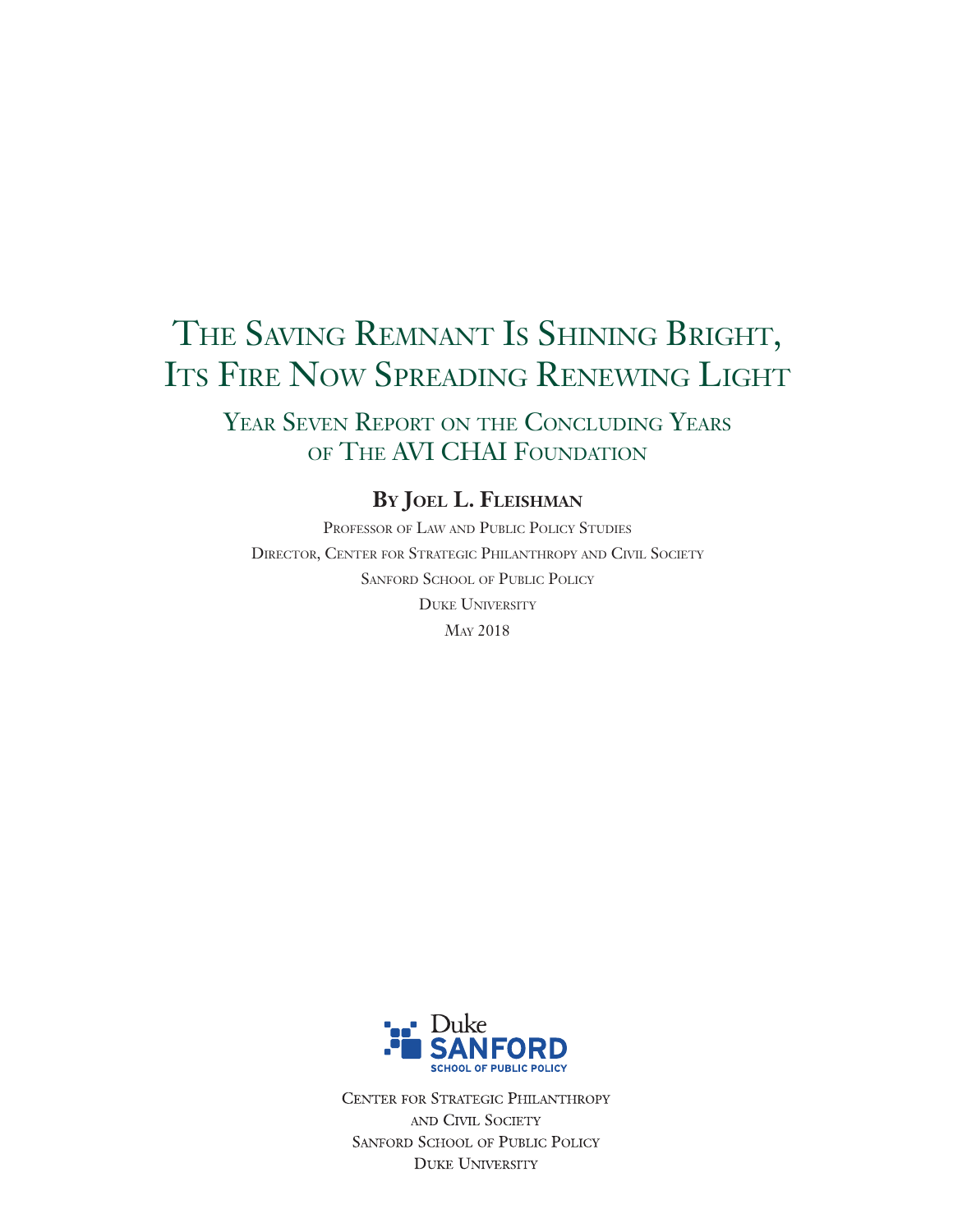## **FOREWORD**

This report is based on a thorough review of Board minutes, internal documents,<br>and published reports of The AVI CHAI Foundation, and on interviews with<br>some of the Foundation's senior officers and the Executive Directors and published reports of The AVI CHAI Foundation, and on interviews with some of the Foundation's senior officers and the Executive Directors for Israel and North America, conducted in the United States and Israel in the summer of 2017. Except where otherwise noted, quotations from AVI CHAI Trustees and staff are drawn from these interviews.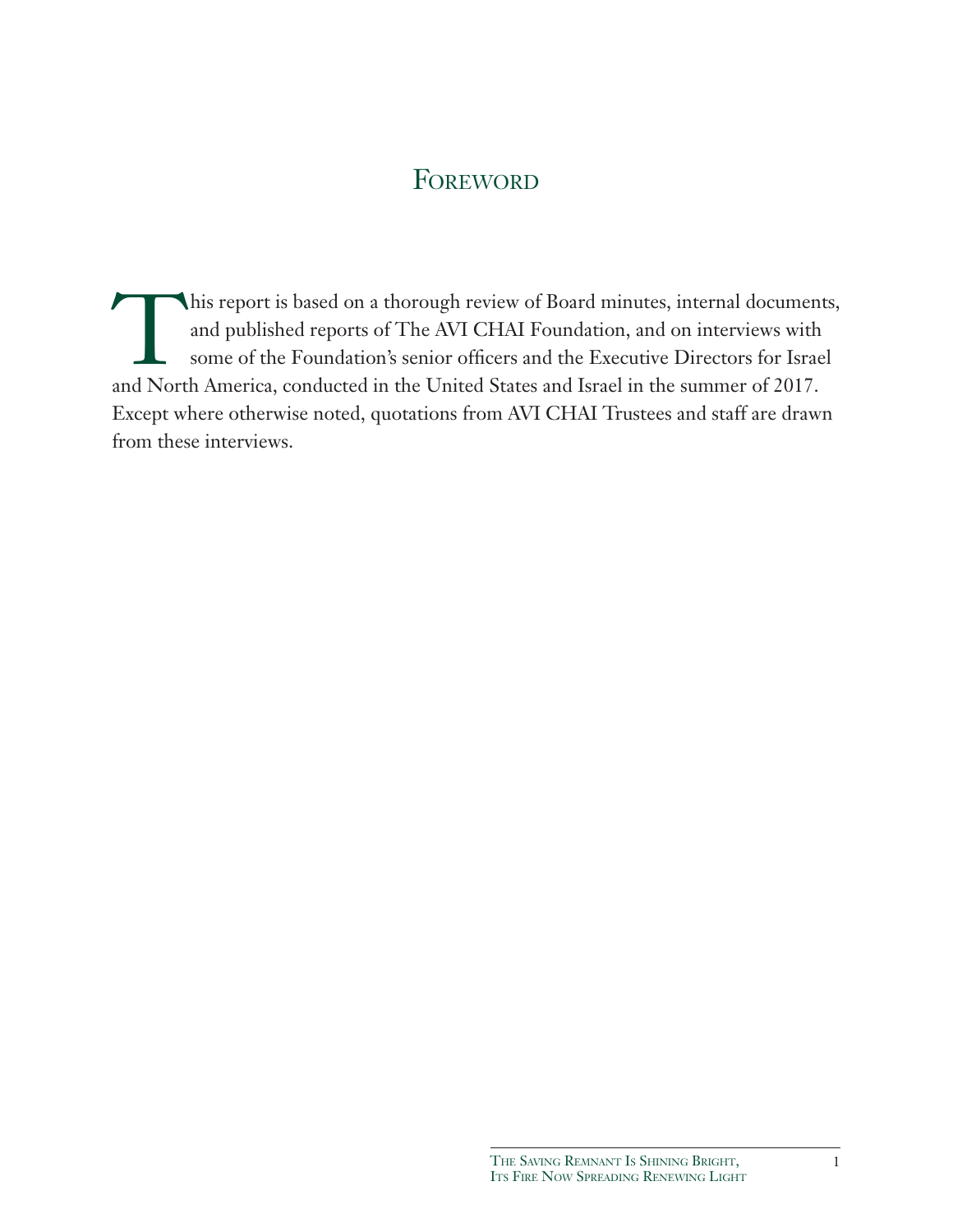# THE SAVING REMNANT IS SHINING BRIGHT, ITS FIRE NOW SPREADING RENEWING LIGHT

Year Seven Report on the Concluding Years of The AVI CHAI Foundation

## **By Joel L. Fleishman**

Professor of Law and Public Policy Studies Director, Center for Strategic Philanthropy and Civil Society Sanford School of Public Policy DUKE UNIVERSITY

#### **BACKGROUND**

This is the seventh in a series of reports on how The AVI CHAI Foundation is going about completing its grantmaking by December 31, 2019. The Foundation was established in 1984 by financier Zalman Chaim Bernstein  $(z<sup>n</sup>1<sup>i</sup>)$ , with the mission of strengthening Judaism, Jewish literacy, and Jewish tradition; promoting mutual understanding among Jews of differing religious orientations; and sustaining, enlarging, and enriching Jewish commitment to the State of Israel. AVI CHAI makes grants in three regions: North America, Israel, and the former Soviet Union (FSU).

In 2004, following the strongly implied wishes of its donor, who died in 1999, the Foundation's Board of Trustees decided, and then announced in 2005, that it would cease grantmaking operations within a fixed period of time. This series of reports describes the process by which AVI CHAI has planned and carried out its grantmaking so as to

achieve significant, lasting objectives in the time remaining and leave its grantees stronger and more fully equipped to carry on the parts of their mission that the Foundation has supported.

#### **PART I: OVERVIEW**

At the end of 2017, The AVI CHAI Foundation stood exactly two years away from its intended sunset, when its two remaining programs, in North America and in Israel, would make their final grants and disband. (A third program, in the Former Soviet Union, ended in 2015.) But far from an atmosphere of impending doom, the approaching conclusion seemed to be inspiring a heightened sense of urgency and a steadily growing confidence, among both staff and Board, in the prospects of making lasting contributions to the well-being and unity of the Jewish People, the vitality of Judaism, and the centrality of the State of Israel in Jewish life. Many projects and initiatives still await the results of independent evaluations, and some struggle with financial and other challenges as they prepare for the end of

<sup>1</sup> A traditional abbreviation for the Hebrew *zichrono livracha*: "may his memory be a blessing."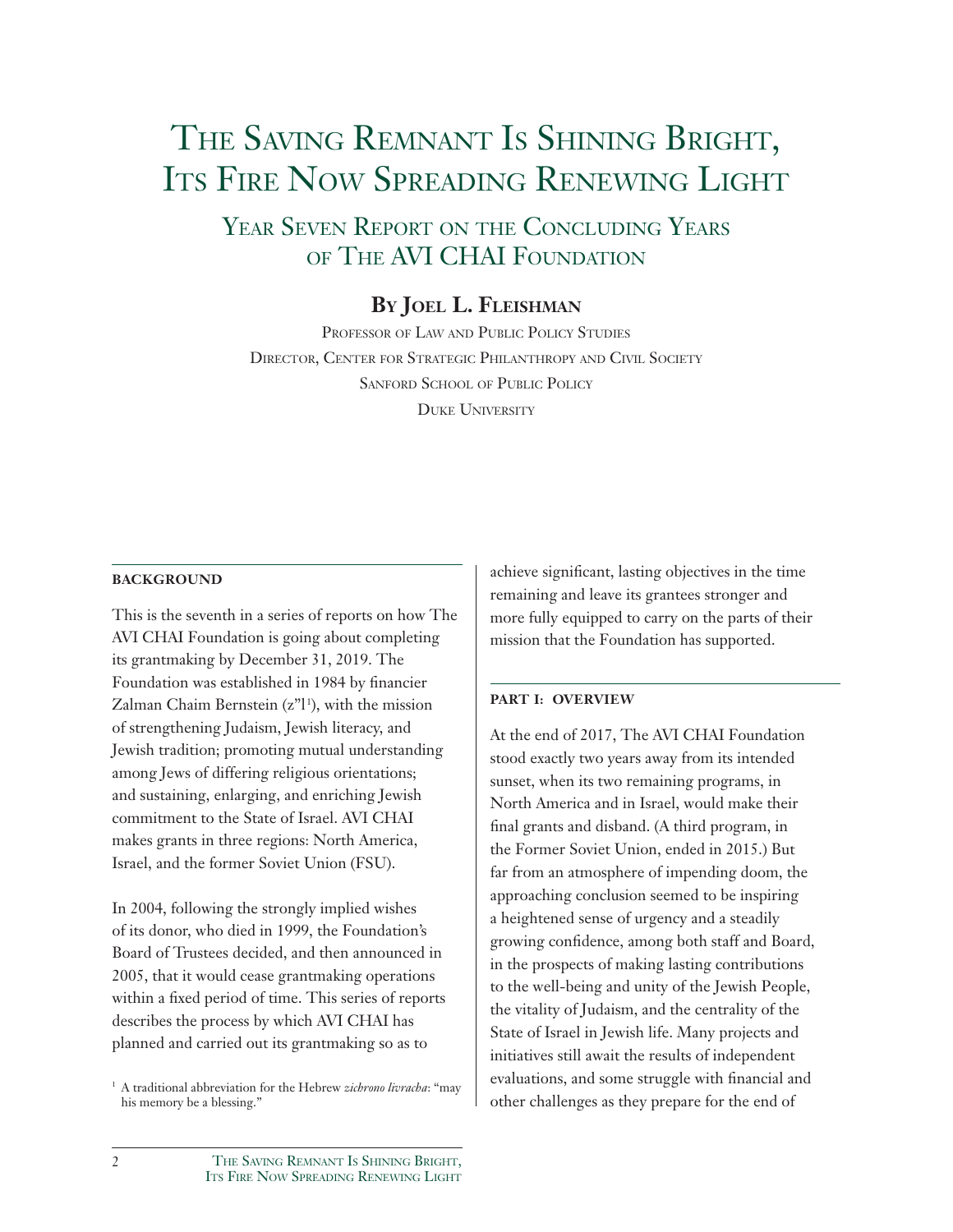AVI CHAI support. But the feeling that important strides have been made, and some achievements seem likely to endure, has created a sense of buoyancy, even amid the lingering uncertainties.

In **North America**, a clear sign of this confidence surfaced in May 2017 at a program retreat in New York. There, the full Board and staff gathered with a selected group of grantees to review progress, to hear directly from frontline educators and program leaders, and to begin to size up what the program might expect to accomplish by the end of its intended lifespan. The group reviewed what by then had amounted to \$307 million in grants and operating programs in North America since 1985, of which nearly three-quarters (\$222 million) had gone to support Jewish day school education. Another \$28 million had supported the enrichment of Jewish overnight camping, and the remainder was directed toward a variety of other purposes, most of which had been part of the Foundation's early years of exploratory grantmaking in the 1980s and '90s. Beyond grants, the Foundation had made another \$158 million in loans, mainly to support construction or renovation of school and camp facilities whose total value approached \$1 billion.

The extent of AVI CHAI's influence, as reported at the retreat, was impressive: Some 600 day schools enrolling more than 136,000 students a year had benefited from at least one Foundation program. That constitutes more than half the enrollment of all North American day schools combined. Of those 600 schools, 308 were using AVI CHAI support specifically for teaching Hebrew and Israel studies to more than 45,000 students. The schools were using either the Hebrew language and Jewish heritage curriculum TaL AM for grades 1–5 or the Hebrew language program NETA (now called Bishvil Ha-Ivrit) for grades 6–12, or both. These programs had both been created with AVI CHAI backing.

The Foundation's influence on day schools ran broad and deep: More than 1,100 school leaders and administrators and 3,250 teachers had participated

in at least one program supported by AVI CHAI, and roughly 1,500 people at all levels had been mentored by more senior educators and leaders. An AVI CHAI-sponsored training program called Generations, conducted by Prizmah: Center for Jewish Day Schools, had equipped employees at dozens of day schools to carry out fundraising campaigns, collectively adding more than \$100 million to their endowments. An AVI CHAI challenge-grant program known as MATCH had leveraged another \$58 million in firsttime large gifts to day schools. Although these initiatives fell far short of satisfying the needs of the chronically undercapitalized day school field, they offered a trove of new resources and methods of operating that is unprecedented in Jewish educational philanthropy. Still, it remains an open question whether other funders will be drawn to a similar or greater level of support for the field (beyond contributing to individual local schools) once AVI CHAI has closed its doors.

More than 100 Jewish summer camps, serving nearly 50,000 campers had taken part in at least one AVI CHAI-funded program—close to twothirds of all the camps then in operation. Eleven new specialty camps had also been launched with Foundation backing. Twenty-six of the Foundationsupported camps had also received an AVI CHAI building loan. Here, the prospects of lasting success seem more secure, given that the main focus of Foundation support in this field—the infusion of Jewish content into the entire camping experience is a cause that many camps, camping organizations, and funders have now embraced as their own.

Most of the speakers at the retreat were practitioners working in schools and camps, each with a story of how Foundation support had enriched their professional life, equipped them with new skills or experiences, expanded their material resources for teaching or leadership, strengthened the organizations and fields in which they worked, or some combination of all four. The high spirits sharply contrasted with the mood in the field less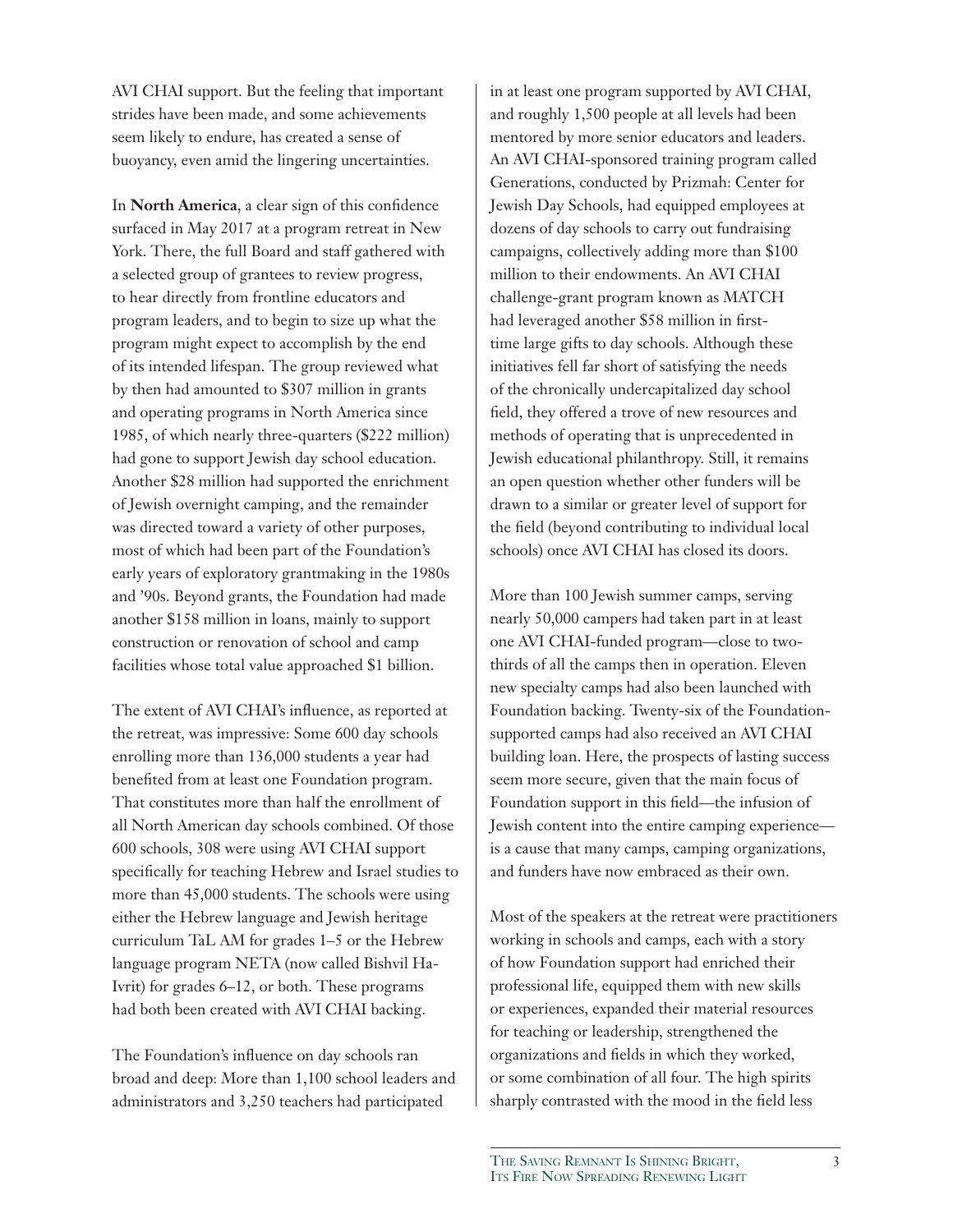than a decade earlier, at the bottom of the global financial collapse, when personal financial losses were devastating the worlds of fundraising and education, leaving many once-solid organizations facing the prospect of major shrinkage or worse.

Now, with that memory beginning to recede, an AVI CHAI Trustee could reflect, with a combination of relief and hopefulness, that reasons for optimism were plentiful:

What I wasn't prepared for, and was so wonderfully surprised by, was the people in the field—they're okay. They are motivated. They are dedicated. They are optimistic. They are moving forward. Because after [the financial crisis of] 2008–09, certainly in the field of day schools, there was a real fear. There was a real economic panic. It almost was overwhelming. Nobody knew where it was going to go. It's now enough years later, but this is the world we live in. And people from the community are dealing with it, for better or for worse, they're dealing with it. They're positive about it. We helped greatly to arm them, and I don't just mean financially, I mean in terms of expertise, the confidence, building the community. But in the end, it's them, and they're ready, which was the most positive thing that I could have imagined coming out.

For an institution approaching its sunset, with barely a decade left to rebound after the Great Recession, the knowledge that its programs had managed to contribute to a resurgence and fortification of the field—in human and in institutional terms—was heartening. Although many members of the Board continue to reserve judgment about whether AVI CHAI will have fulfilled its mission by the time it closes, one aspect of that mission, in the words of this same Trustee, appeared to be amply realized: the pool of talent populating the schools and camps. "Our legacy is them, and they're not daunted. They're not unaware of the challenges they face. But they're there, and they're ready to grapple with it.…And if we spent the last 20 years arming them, then that is a huge, huge accomplishment."

The program in **Israel** did not host a similar overall review in 2017, but a comprehensive review is planned for June 2019. In the meantime, many people interviewed for this report shared similarly upbeat impressions of the Foundation's achievements there and their likely endurance. Sallai Meridor, a former chairman of the Jewish Agency for Israel, international chairman of the Jerusalem Foundation, and an astute observer of Israeli life, credits AVI CHAI with helping to create a lasting resurgence of Jewish identity and consciousness. "AVI CHAI has succeeded in awakening, perhaps even in creating, long dormant—but now beginning to be widespread—demand for Jewish culture. The ability of some of the *Batei Midrash*, the founding of which AVI CHAI financed, to succeed in attracting financial support from others without further support from AVI CHAI, suggests that that is so. The sales of a growing number of books of Jewish content whose publication was financed by AVI CHAI also suggests so."

This is not to say that all of the Foundation's initiatives in Israel will survive forever, or are meant to do so. Unlike the program in North America, which is aimed at strengthening long-lasting institutions in the form of schools and camps, AVI CHAI's Israel program is aimed principally at cultivating Jewish identity writ large, and alleviating divisions among Jewish communities in Israel. That mission probably cannot be accomplished by one set of institutions working in perpetuity. It is more likely to rely on various means of ignition and influence, in which some significant efforts function for a time as inspirers, motivators, and instigators of new activity. By raising public awareness, seeding the environment with new ideas, enriching opportunities for study and cultural engagement, and creating forums for exchange and mutual understanding among different Jewish communities, Foundation-sponsored projects can create movements that carry on in a variety of forms, some enduring and some changing over time.

AVI CHAI-Israel has tied off its relationship with a number of grantees that used its support to achieve impressive results, with evident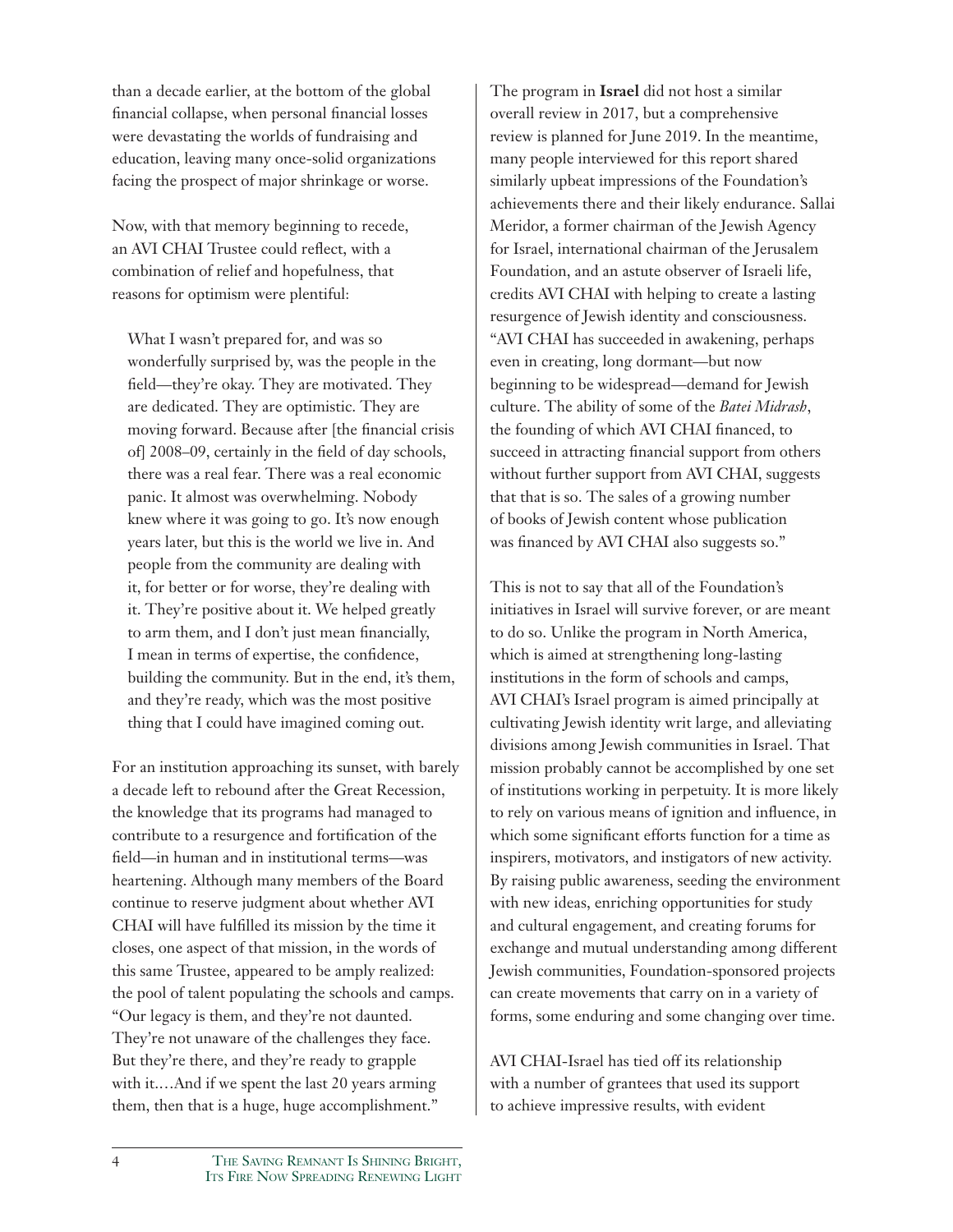far-reaching consequences, and the majority of those organizations continue to function outside the Foundation's orbit. However, a few that have not survived or remained as strong post-AVI CHAI have nonetheless left behind discrete, long-lasting achievements whose significance is widely recognized.

A similar effect is visible in the **Former Soviet Union** (FSU), where the Foundation concluded its grantmaking in 2015. Since then, many of its former grantees have continued and sometimes even expanded their work with support from other philanthropists. But even those that have not were nevertheless still part of an ignition, a moment of awakening and enrichment of Jewish identity whose ripples carry on in education, in cultural circles, and in individual families.

Trustee George Rohr, who was the Board's leading member and chief advocate for this program, points out that when AVI CHAI began its work in this part of the world, "it was starting with a blank slate and creating, and basically proving, the concept that books, that digital education, a variety of things Jewish, the focus on Jewish things, *worked*. And creating a market for it worked!" AVI CHAI's support for day schools in the FSU, for example, established a quality standard for Jewish education that is now significantly higher than it had been—to the extent that any standards had existed at all. In many cases, parents who have seen the value of this education want to continue it, and they will be the prime source of continued pressure and support for its future.

As the Foundation's last staff member in the FSU, Svetlana Busygina, summed it up, today "some schools feel that they have to provide a certain kind of education and a level of knowledge to their children [and maintain] the level of all programs they provide. So they will keep raising money from parents or from other sponsors." Even assuming that not every school will persevere in this way, a phenomenon has been born and nurtured, and an engine for fortifying Jewish learning and identity has been set in motion.

## **The Search for Funding Partners Who Will Remain**

In its first 20 years, AVI CHAI tended to seek its own philanthropic path, often with little concern about whether other funders would join in supporting its projects. Indeed, in some cases the Foundation deliberately provided 100 percent of a project's budget, aiming to free the grantee from the burdens of fundraising while it navigated the early trials and errors associated with a new venture. On other occasions, AVI CHAI did seek partnerships with other funders, public and private, only to find the resulting relationships fragile or fleeting. In the early years, successful efforts at joint funding were viewed as something akin to exotic birds—welcome and beautiful to behold, but rare.

Once the Board began planning its sunset, however, the question of co-funding became more urgent: How would grantees be able to recruit future donors and allies after AVI CHAI is gone, if they have few such backers now? Beginning in the mid-2000s, and with increasing intensity thereafter, staff and Trustees set out to court fellow funders with whom they could envision a future for the fields they and AVI CHAI support, map out realistic next steps for grantees, and plan an orderly, constructive role for the Foundation as it makes its final grants. In a few cases, particularly in North America, this search has borne real fruit. In most cases, however, it remains a challenge.

In North America, over the course of eight or nine years, the Foundation has been able to join forces with a few other funders whose aggregate contributions have totaled some \$70 million—a small fraction of AVI CHAI's total outlays over this period, but a meaningful amount of money nonetheless. In most cases, these arrangements took the form of "co-creation": AVI CHAI and one or more other donors backing a particular project or organization in which both shared an interest, pursuing goals that the funders defined together. This is not the most hoped-for kind of joint funding (a pure ideal that one person envisioned as, "We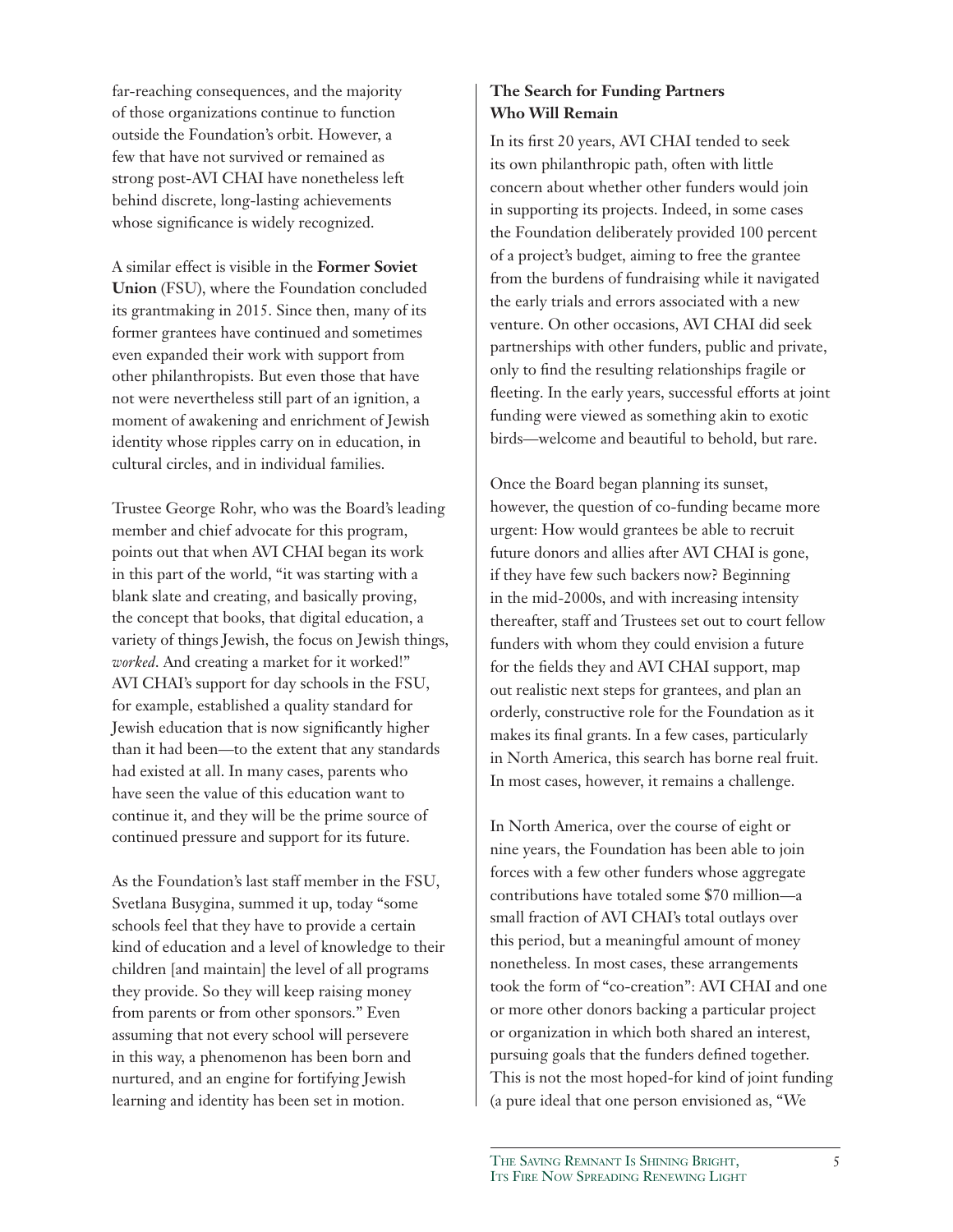love what you're doing; we'll fund it with you; and we'll keep funding after you're gone."). It also has tended to work better on new initiatives than on the continuation of efforts already under way. Still, collaboration has the advantage of bringing a variety of perspectives to bear on important lines of work and drawing attention to challenges that are not uniquely "owned" by any one funder.

Co-creation takes time and patience—resources that are, by necessity, growing scarcer as the Foundation approaches its end date. Rare opportunities are still arising as this report is being written—for example, some funders have lately started to inquire about AVI CHAI projects that may be endangered after the Foundation closes—but the time and space for pursuing them are shrinking. In the time remaining, North American staff have begun to test another, complementary approach to attracting funders into the field: Compiling and circulating information on its projects, designed to showcase what has been accomplished, detail what the Foundation has learned along the way, and envision what more can still be done. The staff has retained a consultant to survey some 20 other Jewish funders to determine what they might want to learn and what kinds of information would find the most receptive audience. While this is at least one step removed from actual, hands-on co-funding, it has the advantage of being manageable in the Foundation's remaining years, and it could even have some lingering effect after AVI CHAI is gone.

In Israel, many of the Foundation's initiatives fall squarely within fields of government responsibility (schools and universities, for example, or young people's preparation for military service), so forging funding partnerships with public agencies would seem to be a natural course for those grantees, though not necessarily the only course. In other cases—including the many cultural and informalstudy programs associated with Israeli Jewish Renewal—government had not traditionally provided much financial support, though it could surely do more. Private funders, meanwhile, are still discovering the field and only a handful had taken

much of a role as yet. As the search for co-funders was heating up in the Foundation's final decade, AVI CHAI helped found a new advocacy organization in Israel, called Shearim, to build support for its projects among both government and private donors, and, more generally, to raise the public profile of Israeli Jewish Renewal. The Posen Foundation and UJA-Federation of New York were joint sponsors. But the new organization got off to a difficult start, seeking a leadership role in an emerging field that, for all its dynamism, was still inchoate and fractious. Two directors came and went in a short period, and AVI CHAI and its partners eventually decided the time simply wasn't right to keep trying.

Two other efforts, described in more detail later in this report, have met with greater success, though at this point they are still limited in scope. Pseifas, a matching-grant program, has attracted new donors and resources into the field of Israeli Jewish Renewal, but mostly in support of individual organizations and communities, rather than as overall strategic investors in the movement. The Jewish Funders' Network, in which AVI CHAI is an active player, has functioned more as a funders' roundtable than a source of significant new resources for Israeli Jewish Renewal, though that could change. Some new big-vision funders seem to be expressing interest as this is written, but the effort to build bridges and inspire passion for this avenue of philanthropy continues to struggle against strong headwinds.

### **Seeking A Legacy of Stronger Organizations**

As the Foundation prepares to exit the field, it has taken on a parting responsibility for leaving its grantees—or at least many of them—as stronger, better-managed, more stable organizations than when their support from AVI CHAI began. This capacity-building effort has deployed consultants and coaches to work with grantees on such organizational essentials as fundraising, financial management, strategic planning, and board development. Some of these efforts have been more successful than others, but overall they have helped to raise the odds that many grantees will survive the loss of AVI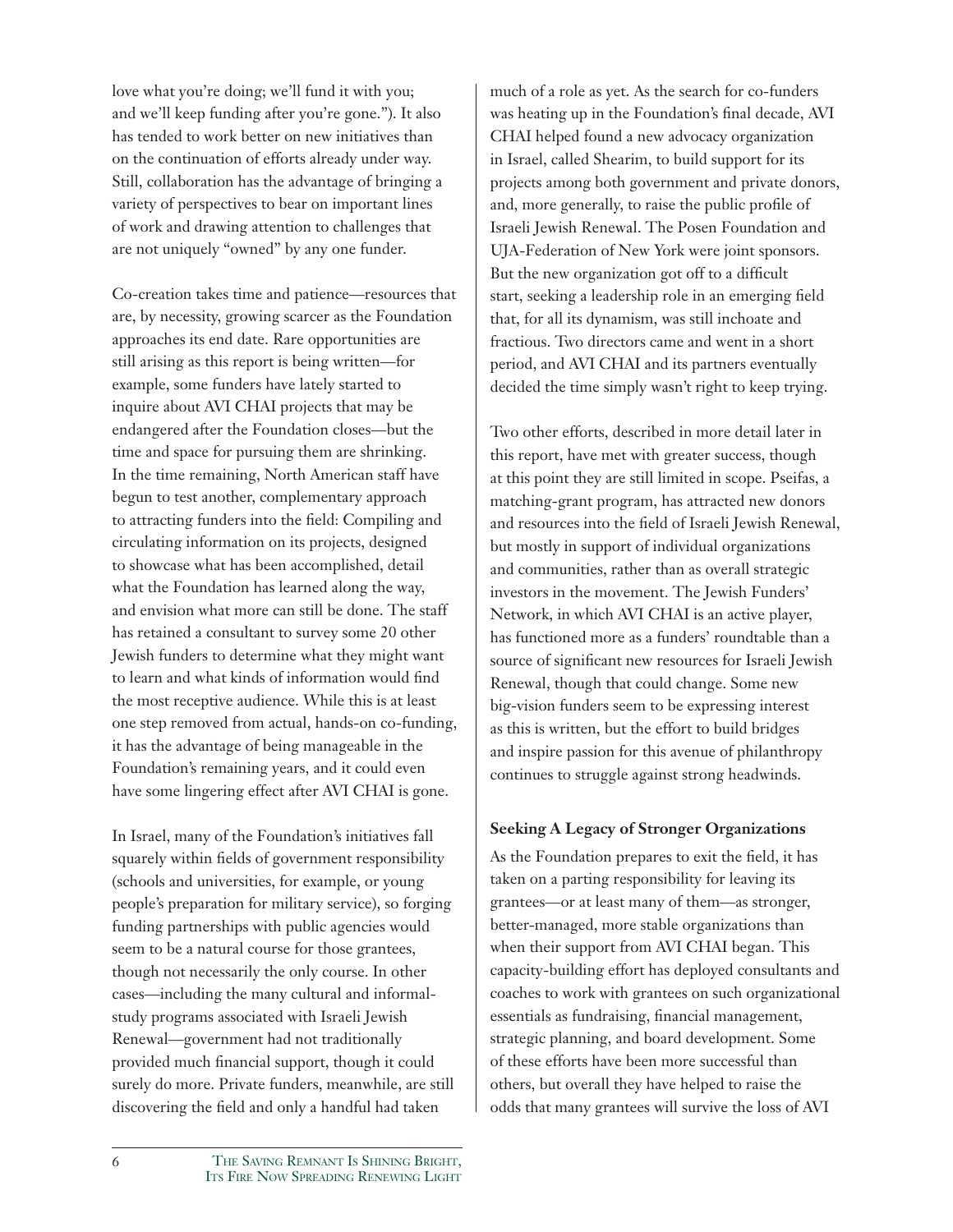CHAI funding and will have the requisite skills and leadership to adapt to a more challenging future.

Some grantees have needed a whole array of professional support, from strategic planning to management to governance; others needed only targeted help in a few areas. In two or three cases, the intense self-assessment and problem-solving exercises the consultants have facilitated led organizations to contemplate mergers or consolidations, as a way of blending their strengths and reducing their operating risks after AVI CHAI's departure.

The decision to unite with another organization and with it, to alter longstanding identities, brands, organizational cultures, and professional relationships—is always fraught, and it typically raises complications and challenges, as well as advantages and opportunities, that are only dimly foreseeable when the decision to consolidate is made. In these instances, AVI CHAI's capacity-building support has been essential at two stages: first, in helping the constituent organizations understand the risks and advantages of any potential merger, and then, once the process is under way, shepherding these complicated arrangements through the natural tensions and obstacles of the first few years.

One area where capacity-building has been disappointing is in fundraising. In Israel, the Foundation attempted not only to advise grantees in this area, but to give them the means of hiring a full-time fundraiser on their staffs. Unlike charitable organizations in the United States, Israel's nonprofits have not been steeped in a culture of fundraising, in which staff, Board, and current financial backers are all continually seeking and cultivating new donors. Tax laws in Israel are not as favorable for the creation of charitable foundations, nor are most Israeli donors as accustomed to aggressive overtures from nonprofits as their American counterparts. So, in an effort to hone its grantees' fundraising capacity and raise donors' awareness of their work, AVI CHAI made grants for organizations to hire a dedicated resource-development professional, someone who

could work with the board and senior managers to build a more sustained, deliberate, and effective quest for supporters. The Foundation started with seven organizations and was prepared to add others, but the effort quickly sputtered. One by one, the newly hired fundraisers left the job, only to be replaced by others who, in many cases, likewise lasted only a short time. Rather than continue to battle against long odds, Trustees pulled the plug. Even in North America, where the art and science of fundraising are more widely practiced, the effort to strengthen this aspect of grantees' management has been the most difficult, with the fewest successes thus far.

In most areas, however, the capacity-building initiative has proven to be worth the effort. In Israel, an assessment after several years, incorporating the judgments of both AVI CHAI staff and the grantees themselves, found widespread, tangible improvements in nearly all the areas the consultants tackled (the main exception being fundraising). And the benefits were internal as well as external: The AVI CHAI staff itself developed a greater sophistication in organizational development as employees worked alongside consultants and grantees to diagnose and overcome problems. One Israel staff member earned an advanced degree in the subject while this initiative was under way.

## **A Note on New Initiatives and Staff Morale in the Final Years**

Two years from the end of their tenure at AVI CHAI, staff members uniformly report a level of commitment to and enthusiasm about their work that seems undiminished from past years. Indeed, in some ways the approaching sunset has led to an even greater sense of urgency and intensity of effort, as the time for fortifying outstanding grantees and solidifying accomplishments in the field draws short. Interview after interview revealed a level of dedication to the mission and personal investment in its success that would be nearly impossible to overstate. And outside observers—particularly among collaborating funders—offer little but praise and appreciation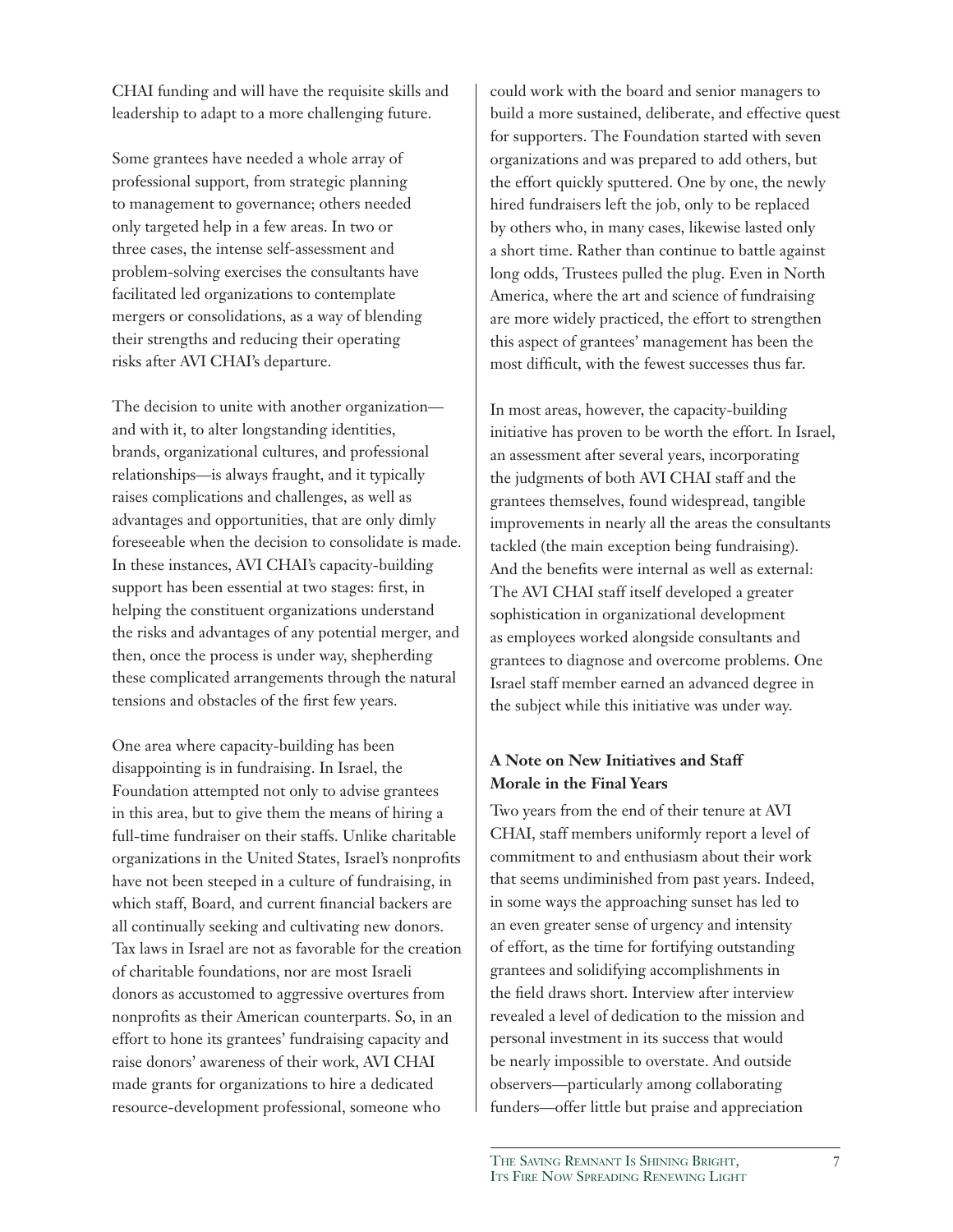for the quality of AVI CHAI's personnel. In one respect, however, the brevity of the Foundation's remaining life has led to some frustration among staff members, or at least ambivalence, about the quality of work life in the final years.

Although AVI CHAI has prided itself on maintaining a disciplined focus on a narrowly defined set of objectives, it has also, like most foundations, devoted some of its resources to exploring and testing new opportunities in the fields where it works. It has generally done so by pairing an initial, exploratory grant with a concurrent evaluation, which helps the Board determine how fruitful a new area of activity might be. Any decision about major or expanded commitments to the new work have generally awaited the results of these evaluations.

With so little time left for this piloting-evaluationexpansion process, some Board members have become increasingly cautious about taking on new initiatives. They reason that the Board would enjoy only a brief window to gather data and form conclusive judgments about a project's potential both its likely impact and its prospects for long-term survival—before AVI CHAI would have to make its final grant and depart. This wariness is not absolute, and not all Trustees share it. A few new initiatives have been approved, as will be described later in this report, by using a rigorous fast-track approach to evaluation and startup funding, which seems to be working. But the Board's receptivity to new projects is clearly tightening, and the time remaining is becoming too short for even a moderately risky new venture to organize, launch, and ramp up.

Yet formulating and refining new ideas is, in most foundations, the most invigorating and technically challenging part of the program staff's responsibilities. Take away the opportunity to probe new territory, and some of the spark of Foundation work inevitably dims.

This situation was, of course, predictable. It is a common phenomenon among time-limited foundations that are close to their end dates, many of which deliberately downsize their staffs well before their doors close, foreseeing a shrinking programmatic workload and diminishing staff energy in the final phase. At AVI CHAI, however, no major downsizing is planned, and a considerable body of important, challenging work remains to be done: capacity-building, evaluations still in progress, other funders pondering what role they might play in fields where the disappearance of AVI CHAI will leave a gap, and any number of unfinished projects still laboring to wrap up on time. With so much work still to be done, no staff member has reason to feel unneeded. The only thing missing from their work lives, in many cases, is the opportunity to explore something new.

Rightly or not, a few employees have interpreted the Board's increasing resistance to new projects as a sign that Trustees are indifferent to employees' level of enthusiasm and commitment. Program staff compensation has long been structured to create a strong incentive for virtually every staff member to continue serving to the very end. Still, some staffers wonder, as one put it, whether the Board is truly committed to keeping employees engaged and fulfilled all the way to the end, or whether "it's just, if you want to stay, you can stay."

This may be a natural side-effect of bringing a complex program to an end and living through the inevitable denouement of wrapping up and closing down. The effect may be stronger, and the emotions more raw, in institutions like AVI CHAI, whose employees are as personally immersed in the mission as they are professionally. It should be noted that the same employee who felt as if the Board may be growing indifferent to staff morale also pointed out that "there is much still to do with what we have on our respective plates. Each of the program officers is looking at his or her plate, at the amount of work on it, and how interesting it is for each of us. That is the major factor in our decision to want to stay. It is *interesting* work! That is why we want to feel genuinely needed by the AVI CHAI Trustees—to help fulfill AVI CHAI's mission through our work."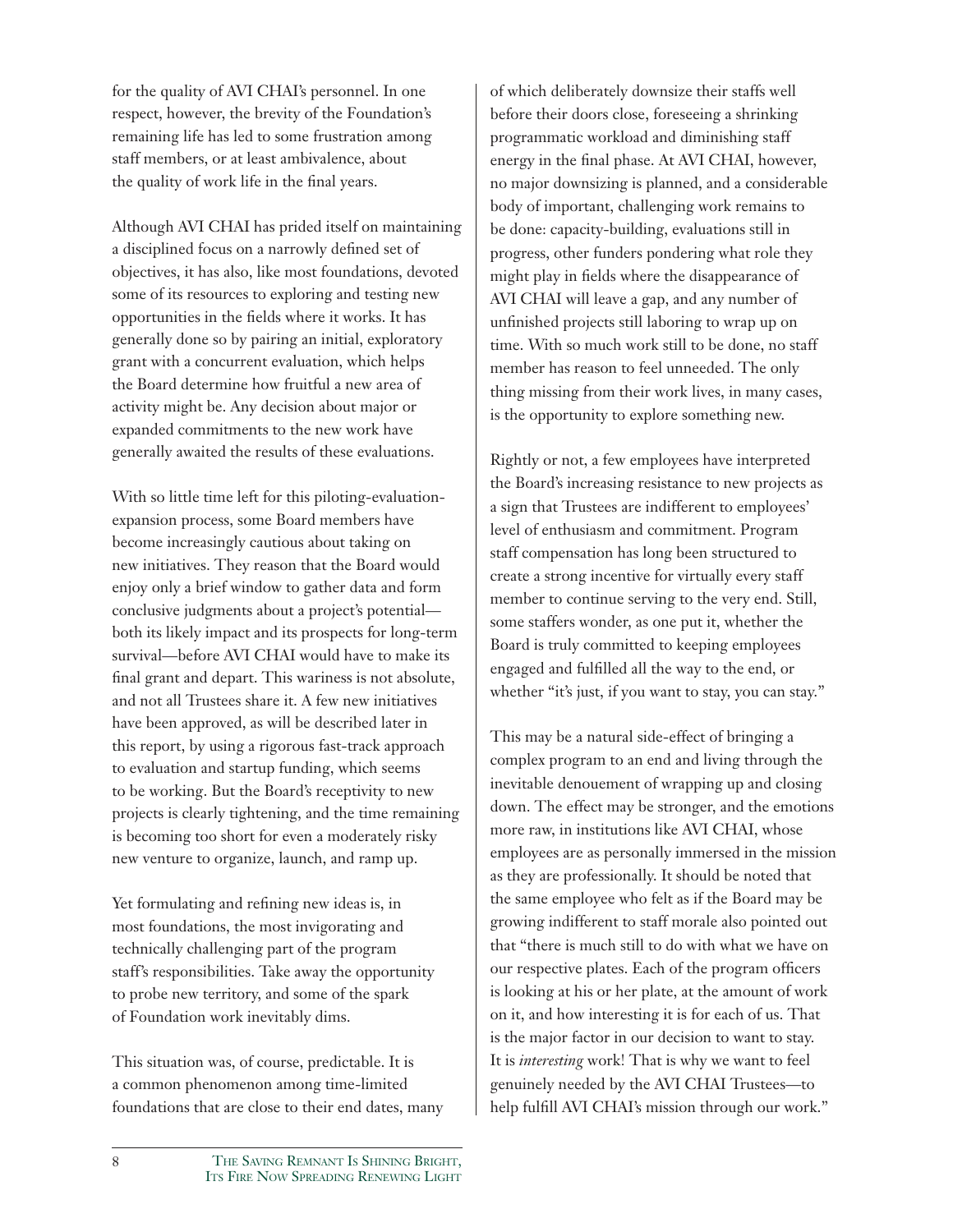#### **PART II: UPDATE ON NORTH AMERICA**

The largest and oldest of AVI CHAI's undertakings in North America has been the enrichment and strengthening of Jewish day schools, with particular focus on Jewish studies, Israel education, and Hebrew language instruction. Foundation projects have focused on curriculum development, the training of principals and other school leaders, mentoring and training new teachers, and, more recently, blended and online learning. Rather than viewing these as discrete initiatives, AVI CHAI has pursued them as integrated parts of an overall effort to build the field of day school education, with elevated standards, an expanded pool of talented personnel, and better tools and techniques for teaching and leadership.

As the end of these efforts approaches, Trustees have been buoyant about the results, although questions remain about the long-term durability of AVI CHAI's achievements. But even without final answers to those questions, one Trustee summed up the case for a positive outlook in these terms:

AVI CHAI deserves credit for having set the philanthropic agenda, because no one has brought more daylight to shine upon the day school area and its various needs, as well as the potential solution to some of those needs, than AVI CHAI has—by being out in the field, by convening conferences, by pulling people together, by creating a field. They pulled teachers together through the various training and mentoring programs and kept them in touch. They have used technology to keep those learning and professional communities together beyond the particular programs in which they were initially engaged.…Technologically, we've explored distance learning, blended learning, the greater or lesser degree to which technological developments can be used so as to provide resources on a more cost-effective basis.

In the field of **curriculum development**, AVI CHAI provided the principal financing to launch two organizations, TaL AM and NETA, which have developed state-of-the-art primary and secondary school curricula in Jewish studies and Hebrew. In 2015, the TaL AM print curriculum was adapted into a digital, interactive blended-learning program called iTaLAM, which is now used for teaching some 30,000 day school students around the world.

When planning for the Foundation's spend-down began in 2008, AVI CHAI's attention began to focus on how best to transition the governance and financing of NETA and TaL AM to external partners, with AVI CHAI itself continuing to finance the transition for a limited period of time. The search for a partner to assume responsibility for TaL AM focused on identifying a for-profit firm with significant experience in developing and marketing computer-based educational and training programs, as well as games for young children. After interviewing several entities, AVI CHAI and TaL AM selected Compedia, a successful Israeli firm organized and run by highly talented young computer engineers.

A critical early challenge in the creation of iTaLAM was establishing a new nonprofit organization with its own CEO, staff, and board of directors to operate the digital venture. The new board includes the Compedia officers, the TaL AM founders Tova and Shlomo Shimon, AVI CHAI officers, and representatives of the Gruss Foundation, one of the project's new donors. It has thus become a new entity—a joint venture among the original Tal AM, the funders, and Compedia, in which the founders of the original enterprise continue to have active input into the new entity's evolution. Perhaps because of that opportunity for input, the founders and managers of TaL AM have worked cooperatively with the Compedia executives and their teams in the transition, despite the customary bumps in the road typical of most mergers. However, the terms governing the merger require the new venture to raise significant financial support for iTaLAM, to phase in as AVI CHAI funding gradually phases out. That requirement is proving, as it usually does, to be a greater challenge than the parties anticipated.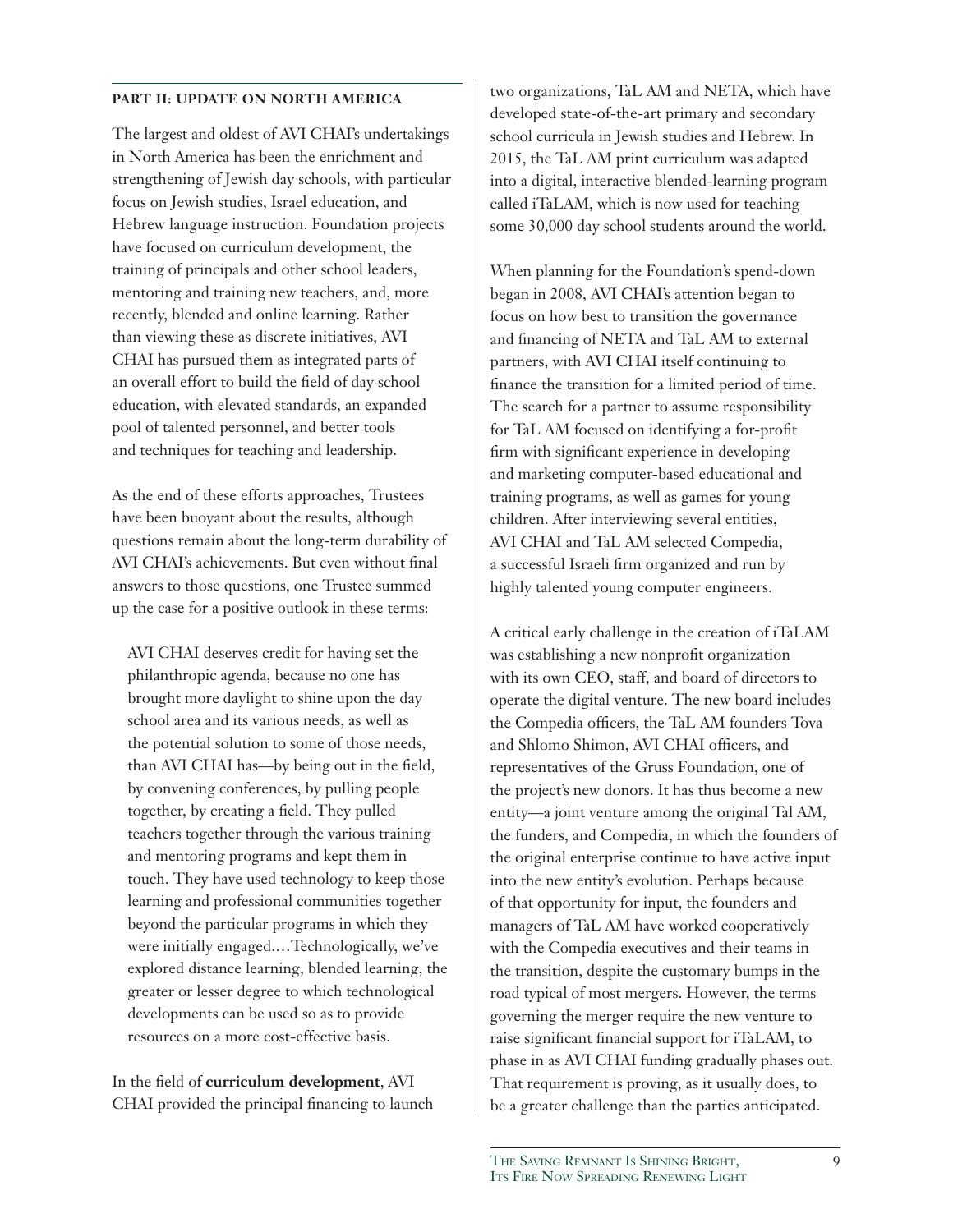Still, the iTaLAM leadership, Compedia, and AVI CHAI are energetically engaged in fundraising for iTaLAM, and they consistently express optimism and report having amicable relationships.

NETA's transition from AVI CHAI was different from TaL AM's in several ways, some of which may have contributed to the difficulties NETA has encountered during its transition. Instead of creating a separate organization to run NETA, AVI CHAI negotiated an arrangement whereby control of NETA was shifted to Israel's Center for Educational Technology (CET), a long-existing nonprofit whose primary focus has been on developing technological innovations primarily for education in Israel.

Compared with TaL AM, NETA was more of an old-technology enterprise. It developed printed books, which day school teachers and students used, and it relied primarily on in-person workshops to train teachers in the use of those materials. NETA employees devoted significant time and resources to visiting the schools where their teaching materials were used. AVI CHAI, however, was convinced that a critical component of any next step for NETA had to involve the use of digital or blended learning, as well as Internet-delivered training for NETA teachers.

The Foundation's choice of Israel's CET as the partner for NETA seemed logically persuasive. However, in practice it has proved more turbulent than the creation of iTaLAM. Among other things, the new arrangement essentially establishes NETA as a program of CET, not an independent nonprofit, like iTaLAM, in which the partners share governance responsibilities. Even before the changeover formally began, differences surfaced between the founders of NETA and AVI CHAI officials about the program's future, and further differences of vision have continued to arise in the new relationship with CET. The structure of that relationship may have made it somewhat harder for the two teams to reach a common vision. In any event, NETA's primary founder, Hila Kobliner, eventually left the partnership.

The structure of the relationships is not the only source of tension in this case. The differences between NETA and CET are more fundamental, and thus less tractable, than any that have arisen between TaL Am and Compedia. As one participant in the negotiations put it, the challenge of this transition seems to be "typical of moving from a first founder generation—with a passionate, charismatic founder who's very committed to a specific way of doing things—into a second generation" that is more focused on growth and adaptation.

In **strengthening day schools through a national support and networking organization**, AVI CHAI has pursued a third merger, even more complex than the two involving curriculum development. The result is a new organization, launched in 2016, called Prizmah, the Hebrew word for prism. It comprises five organizations, four of which AVI CHAI has supported for roughly a decade. Together, they form a comprehensive network, training provider, advocacy group, and general service organization for North American day schools. The constituent organizations are:

- PEJE—the Partnership for Excellence in Jewish Education, which offered programs and support related to the finance and non-educational operations of schools;
- RAVSAK: The Jewish Community Day School Network, which worked with crossdenominational community day schools to strengthen their life, leadership, and learning;
- The Schechter Day School Network, an association of schools affiliated with Conservative Judaism;
- Yeshiva University School Partnership, an advisory and training program for leaders of modern and centrist Orthodox day schools; and
- PARDeS, a network of 13 Reform Jewish day schools.

As the Foundation began to focus on the implications of its rapidly approaching end of grantmaking, it systematically began to consider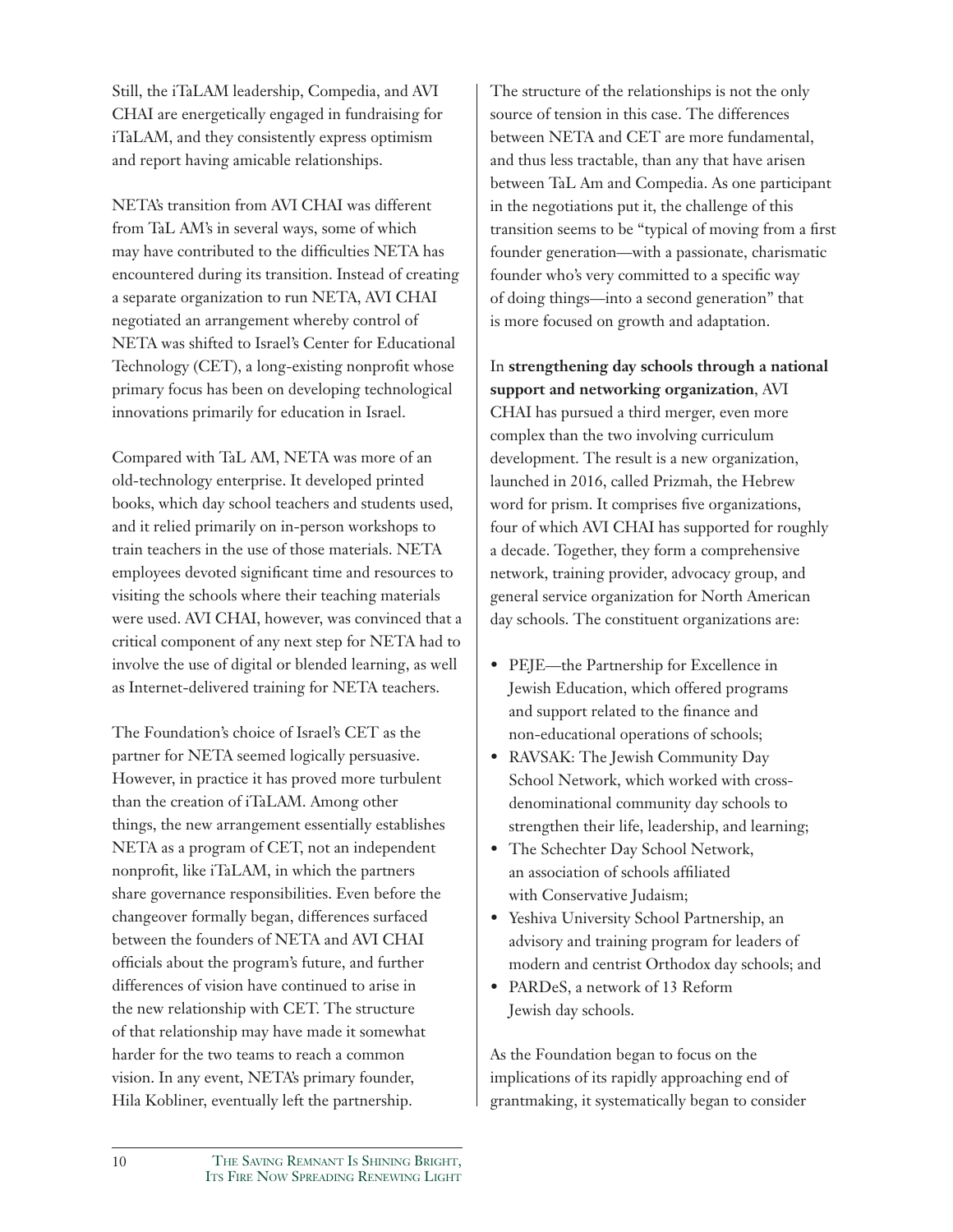what to do to prepare the first four of these organizations—all longstanding grantees—for life after AVI CHAI. From conversations with other funders who had also supported one or more of these organizations, it became clear that that a single, combined program of comprehensive support for day schools would offer the best means of meeting the diverse needs of a wide variety of Jewish day schools. Just as important, it would have the only real chance of attracting support from multiple sources over the long term. Difficult as such a merger would be, it would be better than watching the individual organizations struggle on their own after their final grants from AVI CHAI and, very likely, eventually disappear. Best of all, if successful, the merged organization could weave together the differing strengths and forms of expertise that had made each of its constituent organizations stand out.

Yossi Prager, the Foundation's executive director for North America, notes that "it has been exceedingly difficult to attract support for national efforts to finance infrastructure programs to train or retrain Jewish day school teachers and administrators, mentor teachers, develop school curriculum and the like, even from wealthy donors who have been steadily generous to their local day schools. So if the thinking about sustainability is critical, Prizmah is sort of the best hope. There's still a question whether people are going to fund nationally, but at least there's a vehicle now where there wasn't any vehicle before. As a statement to the field, and as a vehicle of integrity, I strongly believe that Prizmah is a great achievement."

There remains considerable concern, however, about whether the "runway" between now and the time when AVI CHAI's window for grantmaking closes is long enough for the merged venture to succeed. Will three or four years be long enough to persuade other funders to ante up the funds necessary to get Prizmah off to the successful launch the idea deserves? Obviously, the jury is still out on that question. Some of the organizers clearly wish that the lead time had been longer—say, five or six years.

But the idea will now have to prove itself, for better or worse, by the end of 2019 or soon thereafter.

As part of its emphasis on **training for day school leaders and teachers**, AVI CHAI has been a prime funder of the Jewish New Teacher Project, which provides mentors for educators as they start their careers. It began as a result of a conversation between Yossi Prager and Ellen Moir, who was then the CEO of the New Teacher Project (now officially known as TNTP), an organization that helps school systems improve educational quality. Mr. Prager asked whether TNTP would consider creating a distinct project for Jewish day school teachers, if AVI CHAI provided the initial funding. TNTP agreed, and the project launched in 2003. The Jim Joseph Foundation, the Nash Foundation, and the UJA-Federation of New York were early co-funders.

Now in its 14th year, JNTP is working with 55 Jewish day schools nationwide, with 128 specially trained mentors supporting 162 teachers as of mid-2017. The program has trained more than 1,000 educators thus far, including the mentors and the teachers they support. Mr. Prager describes the rate at which the mentored teachers remain in day school careers as "astronomical." Nina Bruder, the project's director, reports strong and steady growth from year to year in the number of mentors, teachers, and participating schools. Admittedly, mentoring is not a low-cost approach to teacher development. Not only does it cost money to train and deploy mentors, but the arrangement entails removing a more senior educator from the classroom for a time, while the mentoring is under way. Nonetheless, the model appears to produce more skilled teachers who become longterm assets and potential leaders in the field.

JNTP has now managed to raise more from other funders than it has received from the AVI CHAI and Jim Joseph Foundations combined. Nonetheless, that additional money is largely for expansion into new localities, whereas the AVI CHAI and Jim Joseph grants have underwritten the core operating expenses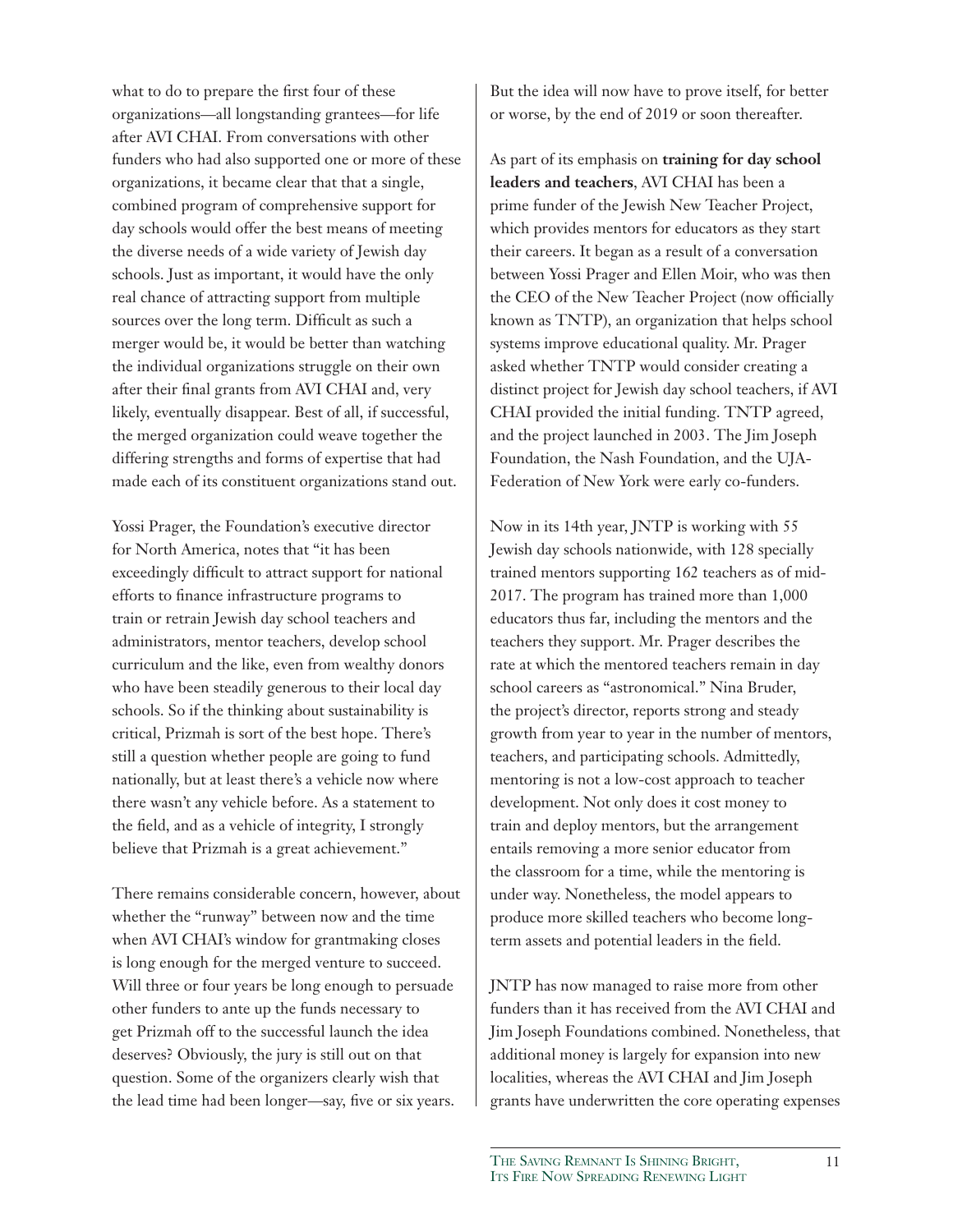that are indispensable for running a complex and expanding national program. The search for additional core support of that kind is now a top priority for the project, particularly in preparation for AVI CHAI's departure in 2019. JNTP is meeting with growing success in that search, and has recently become one of 15 organizations selected for Project Accelerate, which provides growth capital and support for organizational infrastructure at successful and expanding Jewish nonprofits.

AVI CHAI's investment in JNTP not only helped launch an innovative approach to the professional formation of day school teachers, it has helped to draw the attention of other Jewish funders to this work. Ms. Bruder reports that many of her successful appeals to new donors have been the result of the credibility the project derives from having the AVI CHAI and Jim Joseph Foundations as backers.

Another AVI CHAI-supported program for day school teachers is the Center for Jewish Educators at the Pardes Institute of Jewish Studies in Jerusalem (not related to the PARDeS network that is now part of Prizmah). The Foundation provides scholarships for participants in the Pardes Educators Program, a two-year course of professional training and academic study for day school teachers. Although the program is not large in number—152 teachers had graduated as of the end of 2017—its graduates help define a standard of excellence in teaching Jewish Studies. Some 80 percent of graduates have remained in the field of Jewish education, and several have moved into positions of school leadership where they now guide and influence other teachers.

As AVI CHAI approaches its end date, it can classify the Pardes Educators Program among its successes, almost regardless of the program's longevity beyond its last Foundation grant. The lives the program has affected, the careers it has launched, and the quality of the professionals it has helped to draw to and retain in Jewish education all stand as valuable contributions to the field whose significance will continue to ripple outward. But the cost per student has been high, and the number of people enrolling in each cohort has declined somewhat. In exchange for their scholarships, participants must commit to two years of study, plus three additional years of teaching in a Jewish day school afterward. That five-year commitment likely limits the potential reach of the program. For AVI CHAI, support for the Pardes Educators Program has effectively been a bet on quality over quantity.

In **online and blended learning**, AVI CHAI has been a pioneer and champion for a field that shows considerable promise but is still gaining a foothold in the day school world. Senior Program Officer Rachel Mohl Abrahams acknowledges that "we are still very much at the center of that work, both from an operational perspective and from a funding perspective"—a source of concern for an institution with only two years left in its lifespan. Although other funders have joined AVI CHAI in this field—for example, the Kohelet Foundation has joined in supporting the Lookstein Virtual Jewish Academy, an accredited online school for Jewish studies—several partners have taken a more cautious approach, and are not currently funding the effort to advance blended learning projects.

So far, the one multi-party partnership to promote blended learning is J-Blend, developed and supported jointly by AVI CHAI and the Miami Jewish Federation. "It's both an operational partnership and a funding partnership," Ms. Abrahams says, "a model that we are trying to promote." It's also a partnership operationally with Digital Jewish Learning Network, a national operator of blended-learning initiatives that is also an AVI CHAI grantee.

The Foundation's latest effort to widen acceptance of blended learning has been to train and coach teachers directly in using the technology. AVI CHAI has formed a partnership with Better Lesson, a forprofit company that specializes in coaching teachers in how to use blended learning. In this arrangement, the Foundation pays the full cost of the first year of coaching and thereafter shares the cost with the school where the teacher works. The Foundation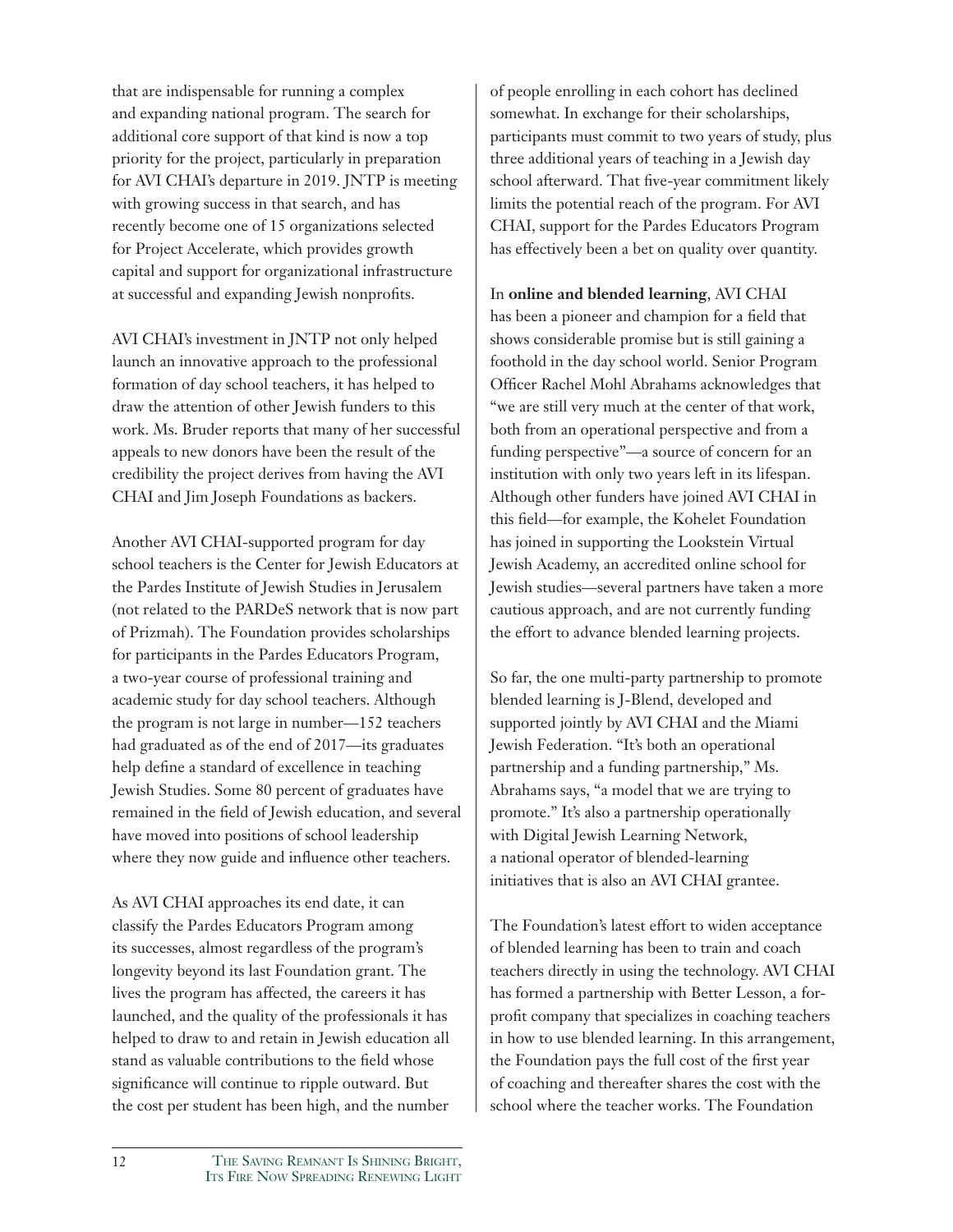is also encouraging schools that use iTaLAM and NETA to send teachers to Better Lesson.

Among its other projects in this area, AVI CHAI has supported the development of Internet-based online Jewish studies courses for high schools. The Lookstein Academy, based at Bar-Ilan University in Jerusalem, is one of these, as is the Online Judaic Studies Consortium, affiliated with The Virtual High School, headquartered in Maryland. The Foundation was instrumental in launching both ventures. In addition to these online Jewish studies developers, AVI CHAI is continuing to support Yeshiva University's online Jewish studies course, called CollegeNOW, in which students take university-level courses and earn college credit.

The Foundation's work in **overnight camping** has attracted broad support from other funders and thus is likely to be among its more durable achievements. Much of that work was inspired and guided by a 2002 research report, called *Limud by the Lake,* by Brandeis social psychologist Amy Sales and colleagues. The report established a principle that has undergirded most of AVI CHAI's work in overnight camping: that Jewish learning at camp can have a lifelong effect on participants' Jewish affiliation, but not if it is simply a discrete program offered for part of a day or week, no matter how well conceived and executed. To make a lasting difference in young Jewish lives, the Jewish content needs to infuse camp life overall, from arrival to departure. That conclusion, Mr. Prager says, "influenced how we did our philanthropy." It has evidently appealed to other funders as well, and has helped to set in motion a substantial cultural change in the way summer camps instill Jewish identity in their programs and among their staff and campers.

The effectiveness of AVI CHAI's investment in overnight camping is the result not only of its own strategic efforts, sustained for close to 15 years, but also of the outstanding performance of one of its key partners in the field, the Foundation for Jewish Camp (FJC). Funders such as the Marcus Foundation, the Crown Family Philanthropies,

and the Morningstar Foundation have stepped in to support FJC activities that were either begun or substantially expanded with AVI CHAI backing. Alongside its support for FJC, the Foundation has invested in a broad mix of national umbrella organizations that support Jewish camping, including Ramah, Union for Reform Judaism, Young Judaea, and the Jewish Community Center Association, all of which also work closely with FJC. As a result of this increasingly strong network of sponsors and supporters, the Foundation's approaching sunset, while still a financial blow to the field, poses little or no threat to the momentum that has built up over the past decade or more.

Alongside the deepening of Jewish content in summer camps has come a dramatic expansion of the camping field. The number of overnight campers in nonprofit Jewish camps increased by 22 percent between 2007 and 2016, and the rate of growth has been stronger than average since 2015. In 2016 alone, 81,000 young people were campers in these establishments and another 11,000 served as college-age counselors. The latter group has been shown to benefit from the enriched Jewish programming at least as much as, and perhaps more than, the younger campers. Over the decade from 2007 to 2016, 285,000 unique individuals have participated in nonprofit Jewish overnight camps.

Before AVI CHAI became active in camping, no foundations of any size focused on instilling Jewish content in camps that identified as Jewish. The camps were left on their own to create their Jewish identity. It is therefore no exaggeration to describe AVI CHAI as having been responsible for developing and instilling systematic Jewish content programming in the American overnight camping world. Moreover, as the Foundation prepares to end its grantmaking role, the many partners who have co-funded programs that it initiated are now in the process of replacing AVI CHAI support with their own support.

In addition to the larger number of other funders for whom overnight Jewish camping is now a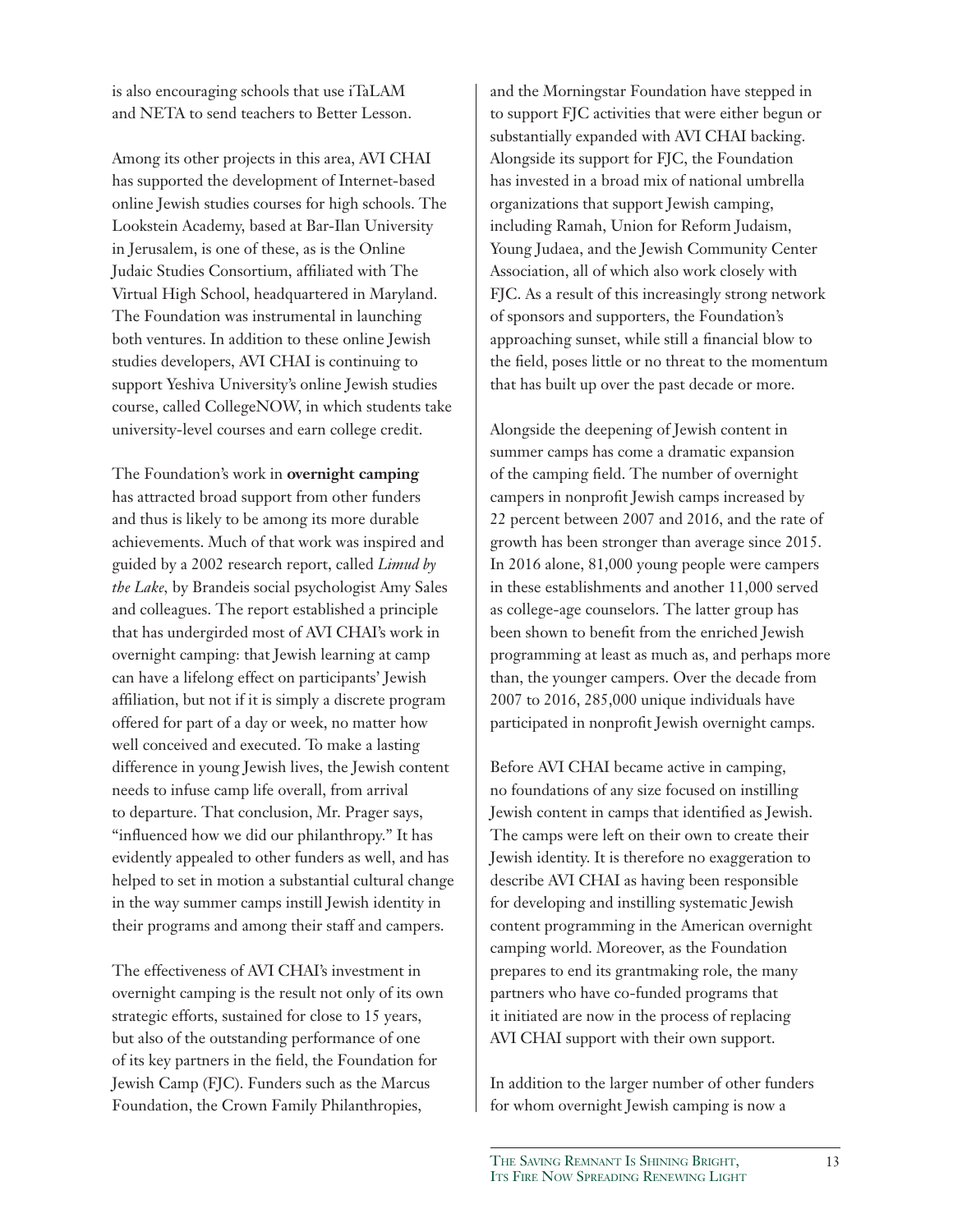program priority, the existence of the Foundation for Jewish Camp as AVI CHAI's primary operational and substantive partner has by itself enhanced the impact of its philanthropic dollars immensely. For example, the ability to maintain two full-time Jewish educators on the FJC staff has significantly raised the quality of AVI CHAI's substantive Jewish content training programs for the campers, the counselors and the assistant directors and the camp directors. The continued strength of FJC is among the principle reasons AVI CHAI can be confident of a lasting and far-reaching impact in this field.

Although AVI CHAI's roster of promising projects in North America is long, some **discontinued projects** fall into the category of worthwhile experiments that ultimately did not meet AVI CHAI's expectations. These include J-Skyway, a teacher training program; the Jewish Teacher Corps, a teacher-recruitment program modeled on Teach for America; Bunk Connect, which helped families afford the cost of summer camping; and Nadiv, in which full-time experiential educators serve jointly at summer camps and day schools. The largest initiative of this kind was the classroom magazine *Babaganewz*, which presented current events, information about Israel, and background on Jewish holidays traditions, with a focus each month on a particular Jewish value. Accompanied by teacher guides and a website, *Babaganewz* was aimed at students in the 4th through 7th grades. It was published from 2001 through 2008, but it was never able to demonstrate a deep or lasting impression on readers, despite a high cost.

"In the end," Mr. Prager reflects, "we couldn't justify continuing it. It was one of those things where the input is both beautiful and rich, more Jewishly rich, but we couldn't justify continuity. "

#### **PART III: UPDATE ON ISRAEL**

In Israel, AVI CHAI has become closely identified with the blossoming field often referred to as "Israeli Jewish Renewal" or "Israeli Judaism," which encourages study, cultural expression, and community activity aimed at intensifying JewishIsraeli-Zionist identity and cohesion. In one way or another, all the Foundation's philanthropic initiatives in Israel aim at advancing this movement and solidifying the key elements—learning, leadership, cultural awareness, philanthropy, outreach—that can help it succeed.

To that end, programs in Israel cluster under seven broad headings: (1) creating and disseminating Jewish culture, (2) encouraging mutual understanding and responsibility, (3) fostering Jewish communities, (4) promoting Jewish literacy and values in state schools, (5) fostering *batei midrash* and learning communities, (6) inspiring young leaders, and (7) strengthening the field—that is, the organizational underpinnings—of Jewish Renewal.

Among its contributions to **Jewish culture**, AVI CHAI's most tangible initiative is its signature cultural center in Jerusalem, Beit AVI CHAI, for which the Foundation has reserved an endowment that will endure after its grantmaking ceases. Opened in 2007, the institution is by now a well-established presence in the Israeli-Jewish cultural world. But even beyond the array of concerts, plays, study sessions, special events, lectures, and workshops offered at Beit AVI CHAI, the Foundation supports a roster of educational and cultural web sites, films, television series, and book publications.

Of the many websites it has supported over the years, the most widely used is 929.org.il, named for the number of chapters in the Hebrew bible. Administered by the Center for Educational Technology, the site offers opportunities for scriptural study, including a designated Biblical chapter each day. CET also hosts several other AVI CHAI-sponsored sites, including Tarbut Israel, a website aimed at teachers of Jewish Culture in the state school system, as well as the general public, encompassing Jewish culture, tradition, philosophy, and the oral Torah (Mishna and Talmud). It was initiated by the Posen Foundation and joined by AVI CHAI, the Hartman Institute, and CET. Mikranet.org.il, operated in partnership with the Israel Ministry of Education and developed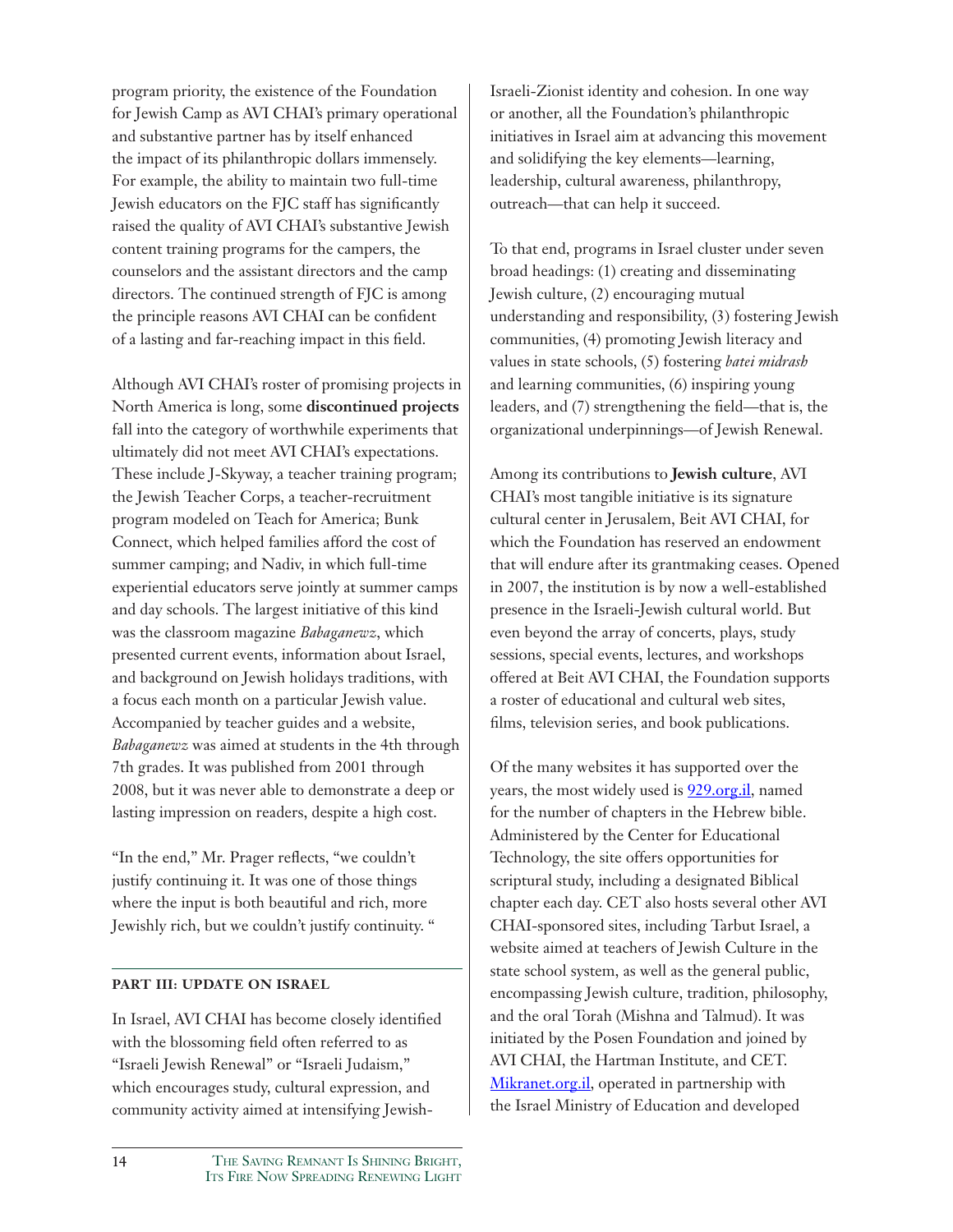in partnership with CET and Gesher, offers classical commentaries and online texts from the Bible, Mishna, Talmud, and Midrash. A new site, Zusha.org.il, hosts an anthology of Chassidic stories.

The list of Foundation-supported websites includes several others as well; it is impressively long and rich in diverse content. However, staff at AVI CHAI remain concerned that these websites are reaching too few users to make a critical difference, and that they are not yet being promoted effectively. Plans are under way, however, to explore marketing strategies that could significantly increase the traffic on these sites, which in mid-2017 was estimated at about 500,000 visits per month in aggregate.

One website in particular, *piyut.org.il*, is a direct outgrowth of a 15-year-long AVI CHAI initiative to promote one particular form of Jewish traditional cultural expression: the singing or chanting of Jewish liturgical poetry, or *piyyut*—hymns to the glory of God and many aspects of His creation. The effort began in 2001 with a program to encourage the study and singing of *piyyutim* on college campuses. This was broadened the following year to support Singing Communities across Israel, which continue to the present and are thriving. Next came the website, which launched in 2005. It contains background on the art form, including hundreds of *piyyutim* and thousands of recordings chanted according to the traditions of Jewish communities from around the world. The site also hosts an active community called '*Piyyut* sharing,' which enables surfers to share texts, renderings, and resources from their traditions. AVI CHAI later funded a *beit midrash* program of Jewish study for popular and *piyyut* singers. According to Trustee Arthur Fried, the Foundation's sustained support of *piyyut* has "spawned conferences and festivals attracting thousands of people…and has now become a part of mainline Israeli culture."

The Israel Film and Television Program, now almost 20 years old, has by now reached a far larger audience. It has a convincing record of financing critically praised films and television programs that have attracted a significant public following. With

an eye toward the program's future sustainability, in 2013 AVI CHAI Israel negotiated a partnership with the Gesher Multicultural Film Fund, a public foundation supported in large part by the Israeli government, to create "The Film and Media Collaborative." This formal partnership in the field of Jewish Israeli film television and media pools resources to pursue common goals of using motion pictures, television, and new media to generate among Israeli society a greater openness and engagement with their Jewish cultural roots.

For the program's long-term continuity beyond the end of AVI CHAI's grantmaking, the staff believes that another strategic partner, in addition to Gesher, would be desirable. Explorations are under way. But even if the effort does not continue in its current form, the Foundation is confident that it has already made an enduring mark in the film and TV industry. "One of the most heartwarming accomplishments," the AVI CHAI website states, "is the inspiration of industry veterans and young Israeli filmmakers to become more involved with what has now become legitimate content for film and television: the Jewish-Israeli story."

The Foundation's attempt to encourage **mutual understanding and responsibility** is also aimed at broad-based cultural influence, and its centerpiece is the 21-year-old initiative Tzav Pius. With both formal and informal education programs, in and out of school, Tzav Pius promotes "a cohesive Israeli society with national resilience, founded on the values of social solidarity and a commitment to civil involvement in the community and in the field of education." In 2013, Tzav Pius was spun off as an independent organization, in the hope of ensuring its continuing efforts for mutual understanding and responsibility beyond 2019.

Like the film and TV program, Tzav Pius has made a cultural mark that is likely to endure. As AVI CHAI's executive director for Israel, Eli Silver, puts it, the "whole notion of *pius,* of dialogue, in the way that each member of Israeli society has something to say," has found a place in the national self-image.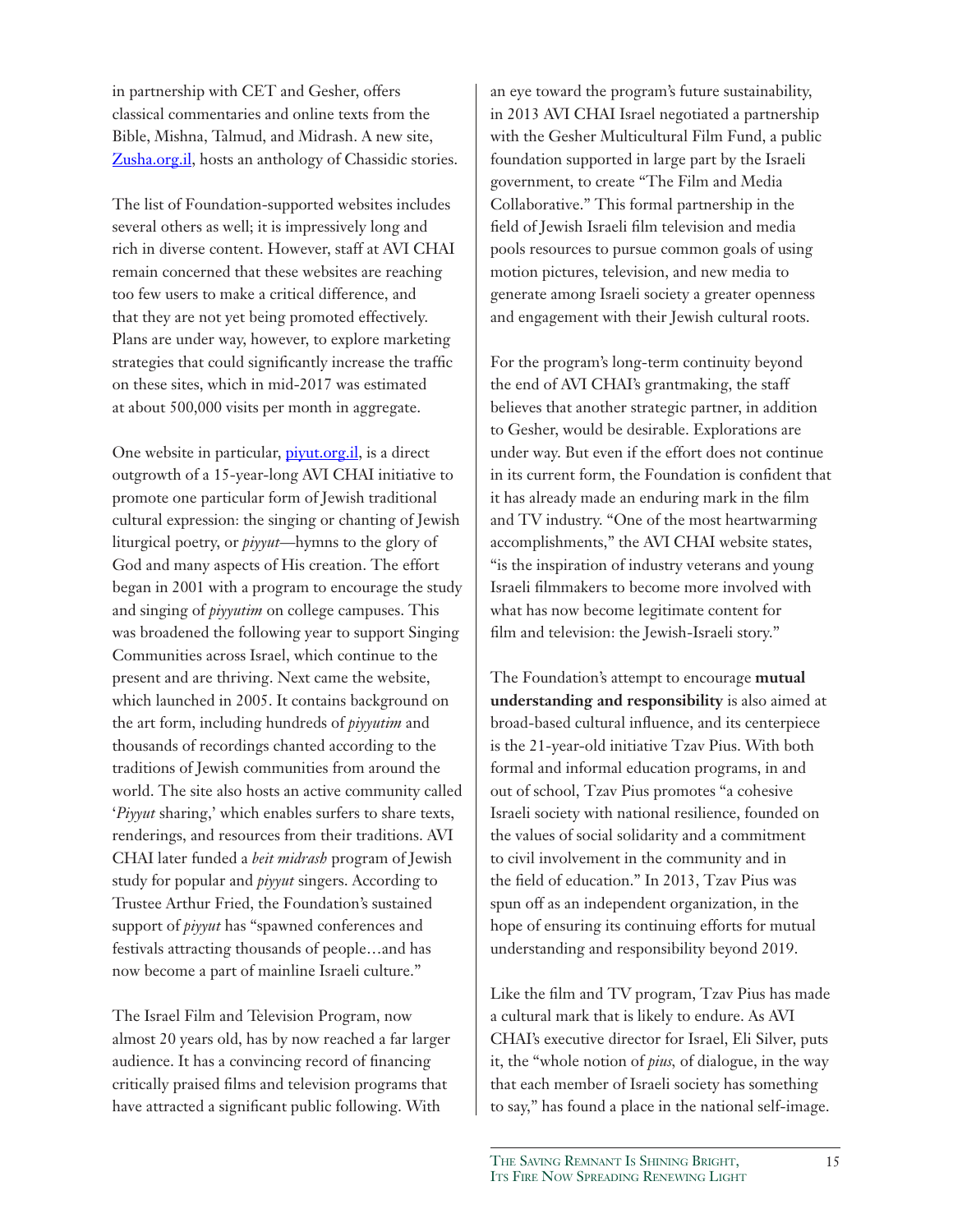It is, he continues, "an essential part of what the Jewish state should be all about it…and promoting that in schools and testing it in summer camp, those are important contributions." Even if the effect of the program has not been "revolutionary," in the sense of upending broad-based societal patterns and behaviors, "it has created those islands of sanity in Israel in which people want to hear one another and understand and learn from one another." Among other signs of spreading cultural influence, the program's support for mixed religious-secular schools appears to be catching on—"a trend that's growing slowly, but growing." The Tzav Pius summer camp, which also combines religious and secular youth, has been successful enough to give hope that it will continue beyond the end of AVI CHAI funding.

At a more local level, a goal of fostering **Israeli Jewish communities** has led to the formation of a national nonprofit called Nitzanim, which "seeks to foster, reinforce, and enrich the Jewish-Israeli experience" in a variety of municipalities around the country. AVI CHAI launched Nitzanim more than a decade ago with grants to a handful of local authorities to see what kinds of programs would emerge, and then established the independent coordinating organization to continue working with local sites and helping them by training organizers and leaders and supporting events and activities that enrich the local Jewish cultural environment. There are now nine communities that are members of Nitzanim, and five more at some point in the process of entering membership.

Other Foundation initiatives likewise support local efforts to fortify Jewish cultural identity and involvement. These include a project commenced in 2015 to encourage more Jewish learning and identity among Israel's more than 270 kibbutzim cooperative communities comprising some 170,000 members. Though they have been a distinctive facet of Israeli Jewish society since the early 20th century, most kibbutzim are secular and have a tenuous connection to Jewish culture and tradition. Among national leaders of the kibbutz

movement, including educational coordinators from individual kibbutzim, AVI CHAI has created training programs on how to bring together kibbutz members of varying backgrounds, and with varying levels of Jewish awareness, around basic activities associated with the Jewish calendar and life cycle that integrate Jewish and Israeli identity. In a smaller group—originally ten in 2016, then growing to 22 a year later—the program has worked more intensively to design and launch educational and cultural activities community by community.

One factor behind the creation of this initiative has been the growing attractiveness of kibbutz life to the younger generation of Israeli men and women. This has led to an influx of new residents coming to live in kibbutzim with varying degrees of Jewish backgrounds and little experience with kibbutz life. The diversity of this new population has created a need for some form of communal life that makes room for Jewish practices and secular expressions of Jewish culture that unite the community and ease cultural and religious tensions.

In an interview in 2017, a leader in the kibbutz movement expressed enthusiasm about the initiative's growth and potential: "We had a big conference that takes place every five years, where the kibbutz movement decides what our goals for the next five years will be. And this is now one of them. Six goals were chosen, and one of them is putting cultural Judaism on every table, in every kibbutz. And this is huge! It wouldn't have happened except for AVI CHAI."

Parallel to the initiative with the Kibbutz Movement, the Foundation also launched an effort in 2015 to promote Jewish culture and study within the Moshav Movement, comprising more than 250 cooperative agricultural settlements around the country with 180,000 residents. Similar to the kibbutz initiative, the project with the Moshav Movement seeks to enhance each moshav community's connection to Jewish culture, via the education and training of its national leadership and key change agents, along with intensive work with individual moshavim.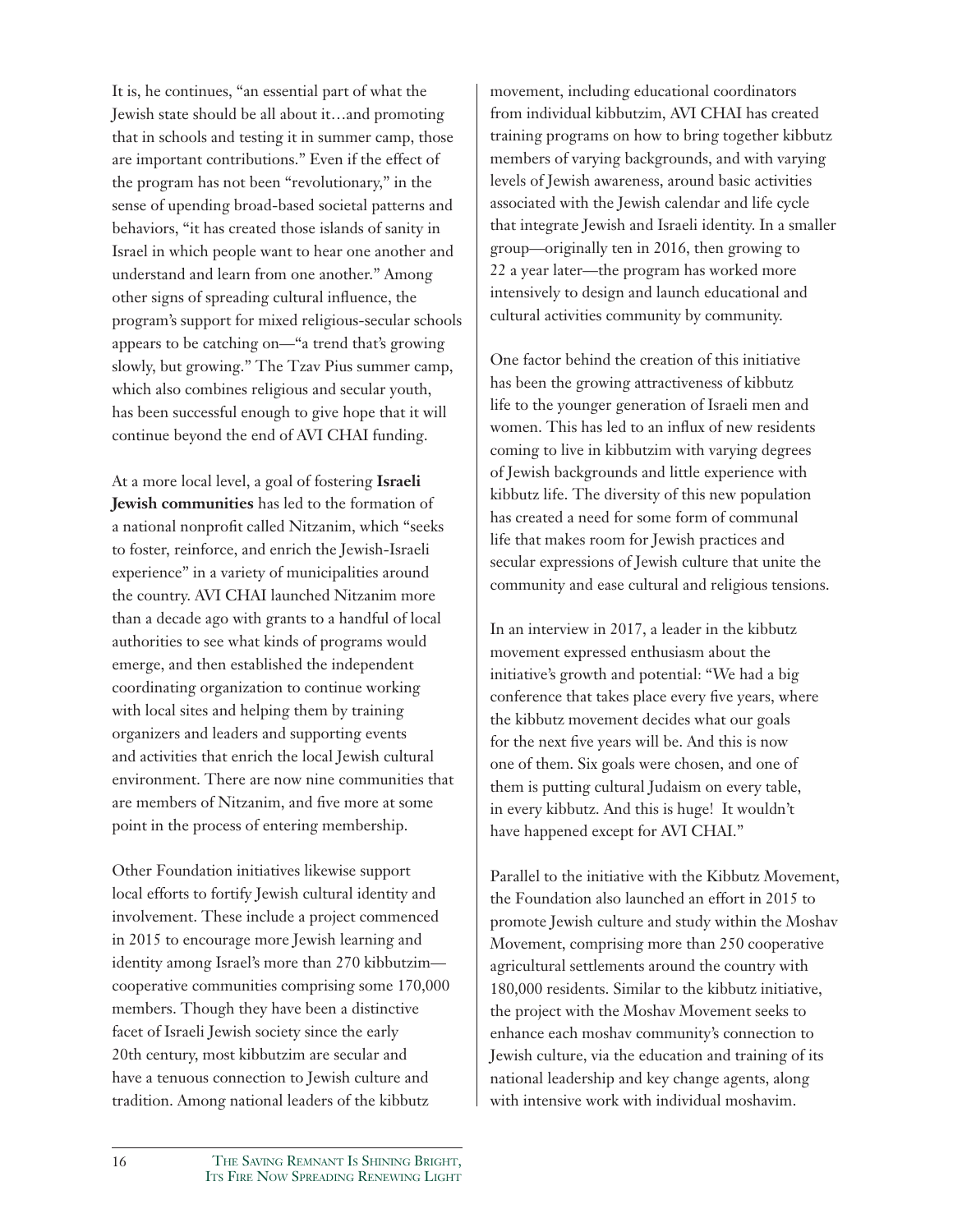A separate area of Foundation work promotes Jewish literacy and values in **State schools**, with the goal of reinforcing students' Jewish and Zionist identity and their connection to Jewish tradition. A signature AVI CHAI initiative in this category is a program at Hebrew University called Revivim, which trains teachers of Jewish Studies. It was created with Foundation support and sustained for more than a decade, but it is now continuing to operate beyond its final AVI CHAI grant.

A much more recent initiative has been the Tel Aviv Regional School District program called Otzarot, which developed similarly to the Kibbutz and Moshav movement initiatives described earlier. It started with a pilot year in 2016, followed by a three-year grant from 2017 through 2019, with each annual installment conditioned on a positive evaluation. The goal of this effort is to encourage schools to develop innovative projects related to Israeli Jewish culture over a two-year period, with the hope that afterward the mature projects will continue on as school traditions. The program began with a call for proposals among the 400 district schools. A first cohort of 27 schools was approved, followed by a second of 21, and the district is now in the middle of reviewing applications for a third cohort. Meanwhile, the Ministry of Education has embraced the Otzarot model and is rolling it out in all seven school districts in the country during 2018.

Like the Kibbutz and Moshav initiatives, this project demonstrates how AVI CHAI has approached new opportunities close to the end of its lifespan: by setting in motion an ambitious pilot-andramp-up process, accompanied by simultaneous evaluations each year, beginning with the pilot year and continuing for three years after that, until the Foundation's sunset. In each case, the project includes a plan for the new initiative to be adopted by well-established institutions that can carry on when the Foundation is gone.

Another relatively new initiative, though one based on years of earlier effort, is the result of a partnership between AVI CHAI and the national educational nonprofit KIAH (Kol Yisrael Chaverim). Operating in both the national and nationalreligious school systems, this program promotes education that "emphasizes the relationship between personal identity, social responsibility, and social awareness." It was formed by a marriage of two earlier AVI CHAI grantees, Morasha and Ma'arag, that represented distinct but complementary approaches to this educational goal.

AVI CHAI's partnership with KIAH traces its origins to a Foundation grant 18 years ago to help create MiMizrach Shemesh, a *beit midrash* that encourages young people, social leaders, and activists to engage in social activity inspired by Mizrachi Jewish heritage. The program's founder, Yehuda Maimaran, then went on to establish Morasha, aimed at embedding a more formal kind of Jewish social education in the Israeli school system, likewise drawing from the Mizrachi heritage. To ensure the survival and sound management of these programs, Maimaran arranged to house them in KIAH, part of the 150-year-old Alliance Israelite Universelle.

Separately, AVI CHAI had funded the creation of another school-based program, Ma'arag, which promotes excellence in Jewish, Zionist, and civic education in the state schools. The Foundation helped this new organization arrange ongoing funding from the Israeli Ministry of Education. Then, in 2013, looking ahead to AVI CHAI's closure, the Foundation initiated a strategic planning process with Ma'arag's leaders, who, in the end, chose to merge their organization into KIAH.

All these steps have produced a cluster of educational enrichment efforts under the umbrella of a strong organization with a national reputation and influential backers, known for its dedication to Israel's least advantaged communities. This substantially improves the odds that these educational initiatives will endure beyond AVI CHAI's sunset. To boost those odds still further, as it winds down its financial support of KIAH,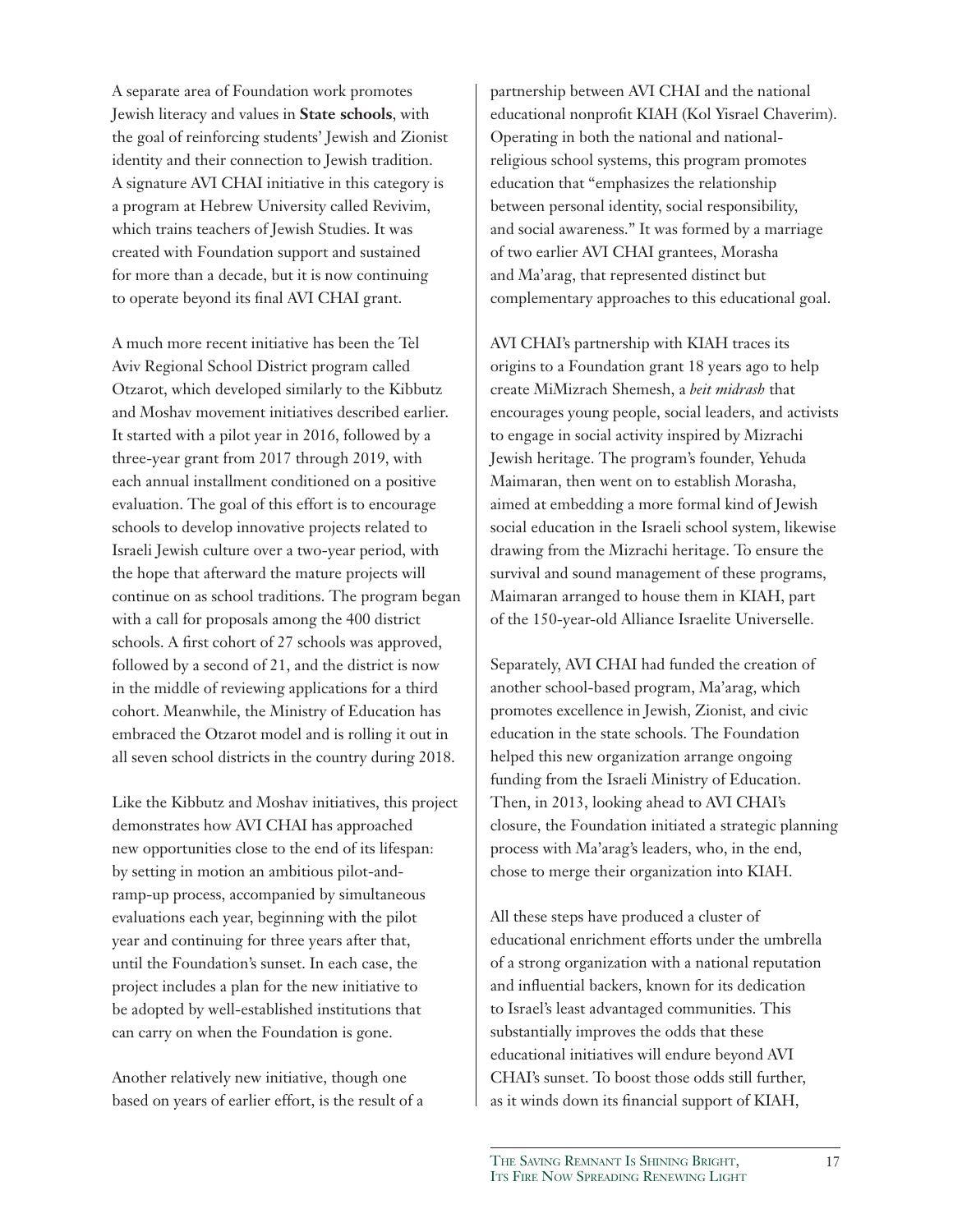the Foundation has made a challenge grant of 3 million Shekels—one million Shekels a year for three years—to secure a future for Morasha and Ma'arag, with the requirement that KIAH match this grant 2-to-1 from other sources.

To enrich informal Jewish education, AVI CHAI has supported an array of *batei midrash* **and learning communities,** including MiMizrach Shemesh and several others. Among the earliest of these was Elul, which the Foundation helped to create with an initial grant in 1992 and has supported ever since. Its wide reach across Israel and the diversity of its programming remain highly regarded, but it must now prepare for a future without AVI CHAI funding. Elul recently pursued a merger with another organization in the same field but was unable to reach a mutually agreeable arrangement. Currently, Elul's leadership has focused and made great strides on strengthening its financial viability as an independent nonprofit.

The co-founder of Elul, Mordechai Bar-Or, went on to found another *beit midrash*, Kolot, in 1997, once again with seminal AVI CHAI support. Designed with a particular appeal to secular young professionals from many different fields, Kolot has proved to be a powerful magnet for those wishing to study the relevance of Jewish texts to the critical problems facing Israel and Jews today, and since the end of AVI CHAI's support in 2016, it has carried on independently.

Alma, another of the original *batei midrash* established with support from AVI CHAI, was founded at about the same time as Kolot, but with a more formal program (it had originally hoped to become a degree-granting institution). In December 2015, Alma became a subsidiary of the Shalom Hartman Institute of Jerusalem and is continuing to offer its courses of study from its center in Tel Aviv, the Alma Home for Hebrew Culture. Because of the financial and managerial strength of the Hartman Institute, Alma's future beyond AVI CHAI seems assured.

In other attempts to cultivate and inspire **young leaders**, the Foundation has supported programs that, in the words of its website, help young people develop "a keen sense of social responsibility and… acquire a Jewish language that informs and guides their lives and affects their circles of influence." Among the most influential of these has been the creation of many pluralistic *mechinot*—residential programs of study, reflection, and service in the year before young people begin their service in the Israel Defense Forces. These programs gather participants of many perspectives from across the religious-secular spectrum, inspiring a commitment to Judaism and Jewish renewal, Zionism, democracy, tolerance, responsibility to society, and active service to the community. In 2014, there were 24 such programs serving 1,500 young people. AVI CHAI funded the first *mechinot* specifically designed to combine students of different religious and secular backgrounds and to infuse these programs with Jewish content. Among the Foundation's goals in underwriting these pluralistic *mechinot*, according to Mr. Silver, was a determination "to build into the DNA in this emerging field what were essential components to the curriculum," including eight weekly hours of Jewish studies.

To help consolidate the considerable advancement of this field over roughly 20 years of AVI CHAI support, the Foundation has also supported the Joint Council of Pre-Military Academies, informally known as the Mechinot Council, an umbrella organization established in 2009. As its funding for individual *mechinot* has wound down, AVI CHAI has increasingly focused its attention on fortifying the Council, supporting its fundraising, planning, and management, and generally ensuring the future of a signature Foundation achievement.

On a related track, AVI CHAI's Shnat Sherut project comprises three program tracks for adding Jewish content to the pre-military year during which some young Israelis volunteer to assist in addressing social and economic problems affecting less-well-off Israeli communities. The three tracks—with the Kibbutz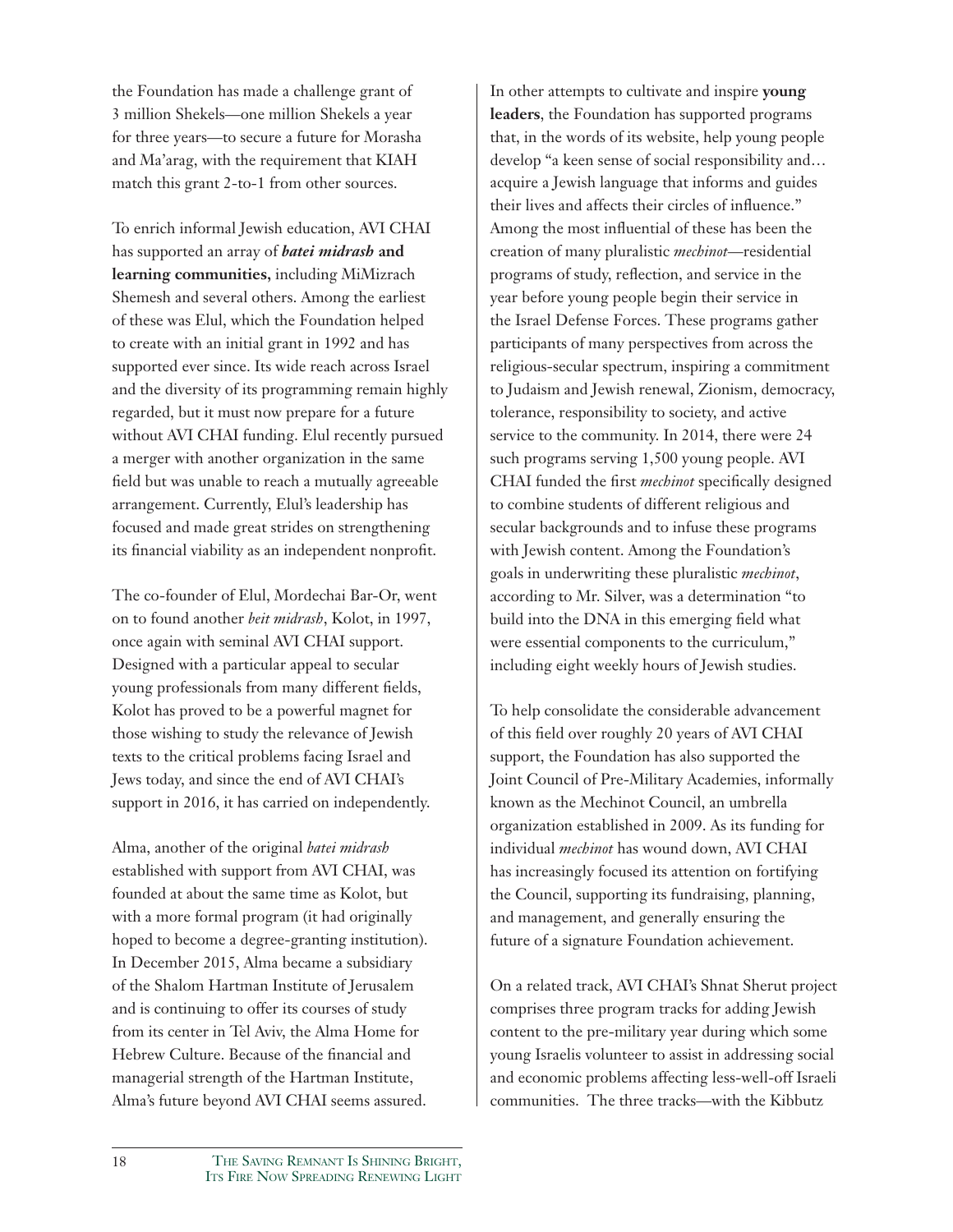Movement, the Jewish Agency, and the Hashomer Hatzair youth movement—are making progress in instilling Jewish study as an integral component of year-long volunteer service for over 1,000 youth.

Favorable experience with the Mechinot Council has led AVI CHAI to attempt something similar with the four-decade-old Council of Youth Movements in Israel, helping the council to develop a program for its members dealing specifically with Jewish-Israeli identity. Given the council's relatively long history and broad-based membership—which encompasses the entire political, religious, and social spectrum—the Foundation considers this a strong platform on which to build additional pillars of the Israeli Jewish Renewal movement. However, with relatively little time remaining in its grantmaking life, AVI CHAI has sought from the outset to focus a substantial part of its efforts on attracting additional funders for any new program.

Casting its strategic focus more broadly, AVI CHAI has sought in its final years to buttress the whole **field of Israeli Jewish Renewal**, by (in the words of its website) "nurturing government and philanthropic support and increasing the organizational capacity of key institutions focusing on Jewish Renewal." This encompasses a search for additional, ongoing funding for the field and an attempt to build networks and forums for organizations and funders that will ensure its continual growth.

In the pursuit of greater and more stable philanthropic support, AVI CHAI has run into several roadblocks, though the effort continues. The essential problem is that Israeli Jewish Renewal programs and organizations have attracted only marginal support from government agencies thus far and have not yet enjoyed much media attention or otherwise benefited from wide public exposure. This has made it difficult to inspire much momentum among private donors. For Mr. Silver, this has been particularly frustrating, because he believes "there's plenty of wealth here," and there remain some methods of appealing to possible contributors that have not yet been vigorously pursued.

Among its many efforts to build the organizational strength and durability of its Israel grantees—most of which have been well-received and are showing credible signs of success—one disappointment has been the attempt to help those grantees hire financial resource developers on their staffs. The Foundation paid for seven organizations to hire in-house fundraisers, but, in Mr. Silver's judgment, "uniformly it failed." In most cases, the new employees were unable to raise even enough new money to cover their own salaries. When organizations tried replacing their original fundraisers with new ones, the results were largely unchanged. The disappointment has led many at AVI CHAI to doubt that this approach has much potential, so it has been largely abandoned.

For the past few years, AVI CHAI's primary vehicle for attracting donations to Israeli Jewish Renewal programs has been the Pseifas ("Mosaic") matching grant program, a joint initiative with the New York Federation and the Jewish Funders Network Israel. In this partnership, AVI CHAI and the Federation each matched new donor gifts to Israeli Jewish Renewal organizations up to a specified amount. Two rounds of Pseifas drew a better-than-expected response, but showed little sign of galvanizing a movement of donors in the direction of sustained giving for the field of Israeli Jewish Renewal. A new attempt, dubbed Pseifas 3.0, is encouraging current AVI CHAI grantees to recruit new donors, or increase the commitment of current donors, by offering to match any new contribution between NIS 40,000 and 180,000 per donor per year—on condition that the donor commits to an equal or greater contribution for a second year. Applications for Pseifas 3.0 are due in early 2018, with announcements of approved matching grants in April.

Beyond matching grants, AVI CHAI has also helped to convene a Forum of Foundations and Federations Engaged in Jewish Identity and Education, which meets annually, and sometimes several times a year. At a minimum, the forum is intended to encourage discussion among funders about the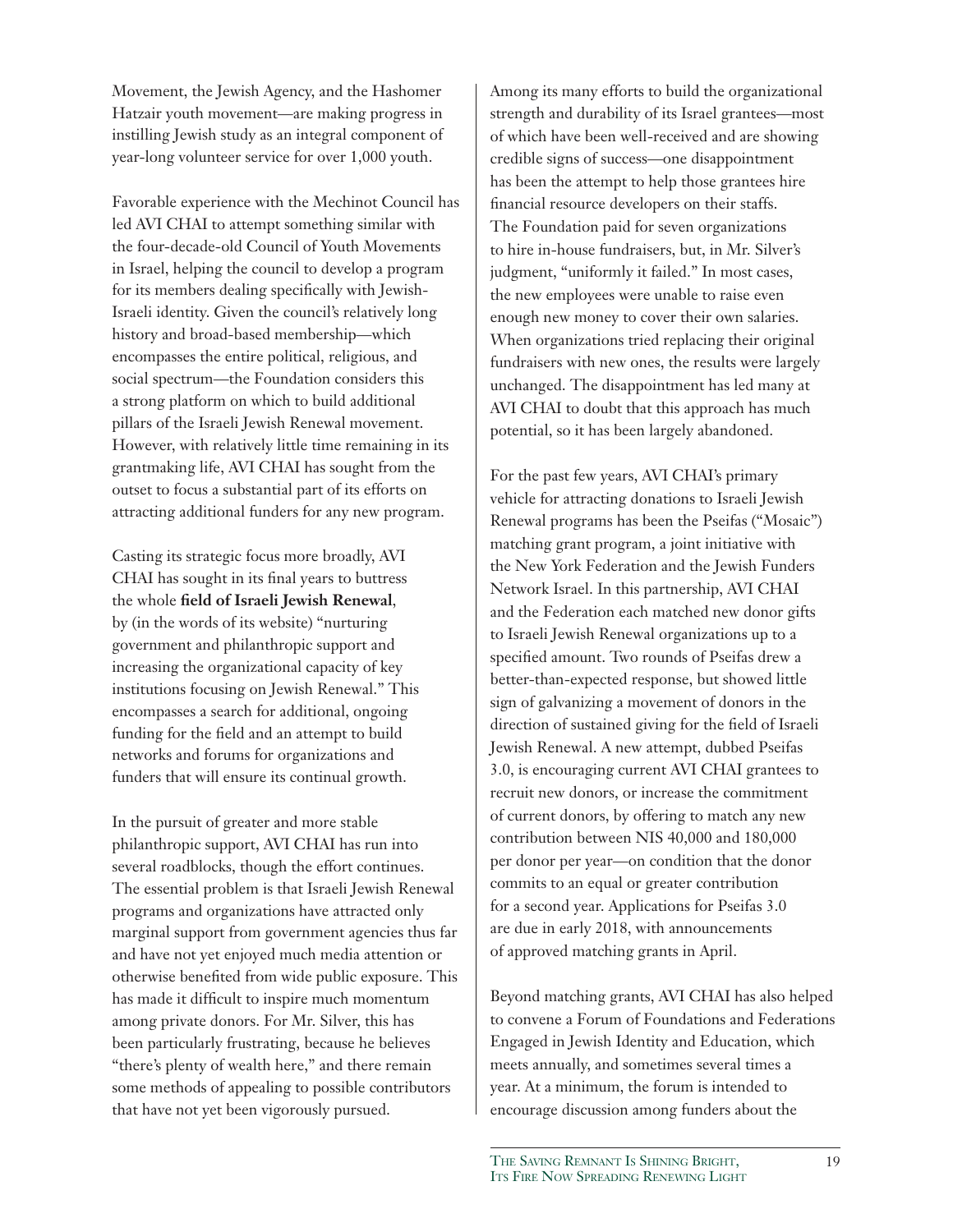needs of the field and their interests in supporting it, and it may also provide a launching pad for coalitions to support some common programs.

Organizations at the front lines of Israeli Jewish Renewal have likewise coalesced, with AVI CHAI support, under an umbrella organization called Panim. It brings together some 60 *batei midrash* and other nonprofit organizations that are dedicated to fostering Judaism in Israel. In 2017, 28 percent of Panim's annual budget came from the AVI CHAI Foundation, a share that will decline each year. In addition, it receives about 10 percent of its revenues in the form of membership dues paid by the member organizations, as well as admissions fees for attending conferences and seminars organized by Panim. It has also succeeded in attracting contributions from U.S. Jewish federations, including the Philadelphia and Metro West federations. Panim has sought to promote the field via a range of initiatives, such as annual conferences, roundtable discussions on best practices, and various PR efforts.

In the hope of attracting more support from government, among other sources, AVI CHAI joined the Posen Foundation and the UJA Federation of New York in establishing an advocacy organization called Shearim – Fulfilling Israeli Judaism. Its purpose was to raise the field's media profile, build public awareness, and persuade government and private funders to dedicate resources to its ongoing support. However, during its brief two years of operation, Shearim suffered from leadership turnover and generally found no champions willing to join in a more aggressive push for government support.

The organization has recently been reconstituted, with a new assignment that may fuel its mission of raising public awareness about Israeli Jewish Renewal. The new initiative, called **Shabbat Unplugged**, is designed to draw Israelis together around a common understanding and observance of Shabbat that is unifying rather than entangled with controversies over religion, tradition, and secular life.

The great Zionist thinker Ahad Ha'am famously observed that "more than the Jews have kept the

Shabbat, the Shabbat has kept the Jews." Yet, in Israel, perhaps no religious issue elicits more controversy than the extent to which the Jewish state and its citizens should be required—or persuaded to observe, or even to recognize, Shabbat. Ruth Kabbesa-Abramzon, the Director of Shabbat Unplugged, hit the nail on the head when she observed that the initiative's goal is to make Shabbat an opportunity rather than a problem or a hindrance.

Her research on what Israelis most want from Shabbat is to be able to spend more quality time with their family and friends—which requires, among other things, freeing them from addiction to the screens of smartphones, computers, and television monitors. Accordingly, the initiative has three components: (1) a public-relations campaign to promote unplugging from screens and connecting to family, friends, and community on Shabbat; (2) promotion of a diverse and robust menu of Shabbat activities; and (3) development of a new language for talking about Shabbat, which unites key sectors of Israeli society, and is not divisive or limited to religious categories.

If it succeeds, it is possible that Shabbat Unplugged will prove to be so attractive to the public that it could end up satisfying some of the original ambitions for Shearim, including training a public spotlight on the broader Israeli Jewish Renewal movement and perhaps attracting governmental support.

#### **PART IV: UPDATE ON THE FORMER SOVIET UNION**

AVI CHAI's activities in the Former Soviet Union (FSU) were the first to conclude and made up the smallest of the Foundation's three geographical programs. But they have left an important mark in Jewish content in a part of the world where little or none existed before. Despite the fact that the Foundation is no longer making grants in Russia, some of the most important initiatives launched by AVI CHAI during its grantmaking years there continue to function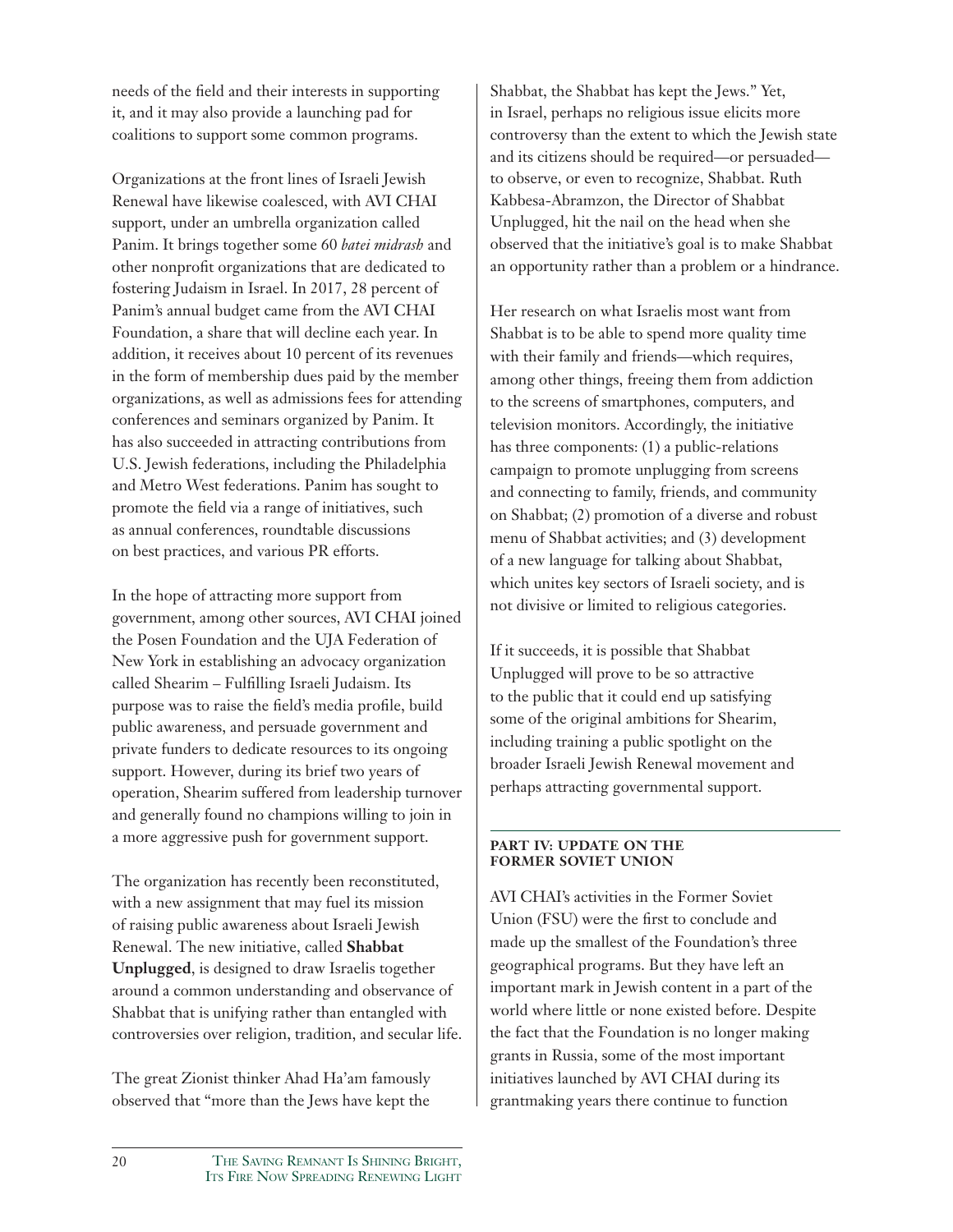by means of support from other philanthropists, foundations, and the government of Russia.

Svetlana Busygina, director of the program, concludes that a remnant of what AVI CHAI has accomplished in the FSU will survive, and in some cases even thrive, even if not at the same level as before. "You may publish 100 books a year, or you may publish 15 books a year," she says. But even a reduced number of books is an asset for the Jewish community that had not existed before. Furthermore, she adds, "Jewish books were published before, but they were not as popular. They were not provided in regular book stores. It was difficult to find them. The quality of the publication was very poor." Now, however, the standard of quality is much higher and demand has risen as a result. Consumer expectations are elevated, so it would be difficult, if not impossible, for publishers to revert to the older, lower standards. Now that many publications are available as audio books, consumer demand for them has risen, and publishers will continue to serve the market. She notes that, before AVI CHAI, past editions of Jewish books were often censored, whereas now full, accurate texts are available, and readers expect nothing less.

Although no other funders have yet taken on the challenge of Jewish content-production as expansively as AVI CHAI did, the Foundation plainly set an example of what is possible, and others have begun to follow this lead. Further, because AVI CHAI worked with established book publishers in creating its book series—publishers "who have worked in the Jewish community for many years" and are respected by Jewish readers—the capacity to continue publishing these titles will survive the Foundation's departure. The panel that selected books to be published is also continuing its work, Ms. Busygina reports, even without AVI CHAI's financial support.

Websites pose a more difficult problem. For example, Booknik.ru (a Russian-language portal focusing on Jewish literature and culture) was costly to operate but widely respected for the quality of its content and its neutrality and balance in matters of politics, religion, and ideology. It was, in Ms. Busygina's words, "comprehensive, authoritative, and objective." Unfortunately, those who now might consider adopting the site and paying the cost of maintaining it are less apt to take such a neutral tone. Possible supporters have been clear that any site under their sponsorship would have to toe the funder's political or philosophical line. That, she fears, "would make this website less interesting to the public." As a result, she notes, Booknik is currently "frozen"—still online, with a reservoir of material and occasional updates, but no staff to keep it lively and no ad revenue to support it. Given the high quality and rising popularity of the site, seeing it all but stagnate has been, in Ms. Busygina's words, "a most painful thing."

A happier story involves Eshkolot, a series of text-based Jewish study programs for Moscow's young professionals and university students. This Ms. Busygina describes as "the happiest child of the AVI CHAI family" in the FSU. The Genesis Philanthropy Group, a foundation dedicated to promoting Jewish identity for Russian-speaking Jews worldwide, has adopted Eshkolot and is considering expanding the program well beyond Moscow. For now, in the first year of Genesis support, the project has continued as before. And an online academy has been added, so that people can view past programs and stream current ones, even if they are far from Moscow.

Another bright spot in AVI CHAI's Russia legacy, Ms. Busygina reports, is the Department of Jewish Studies at the University of Moscow and a corresponding department at St. Petersburg State University, both of which AVI CHAI helped found and for which it has provided scholarships. "These departments are part of the most popular universities in Russia," Ms. Busygina notes, "so there will always be competition among students who want to apply." Here, too, the Genesis Foundation has been willing to provide continuing support and has added some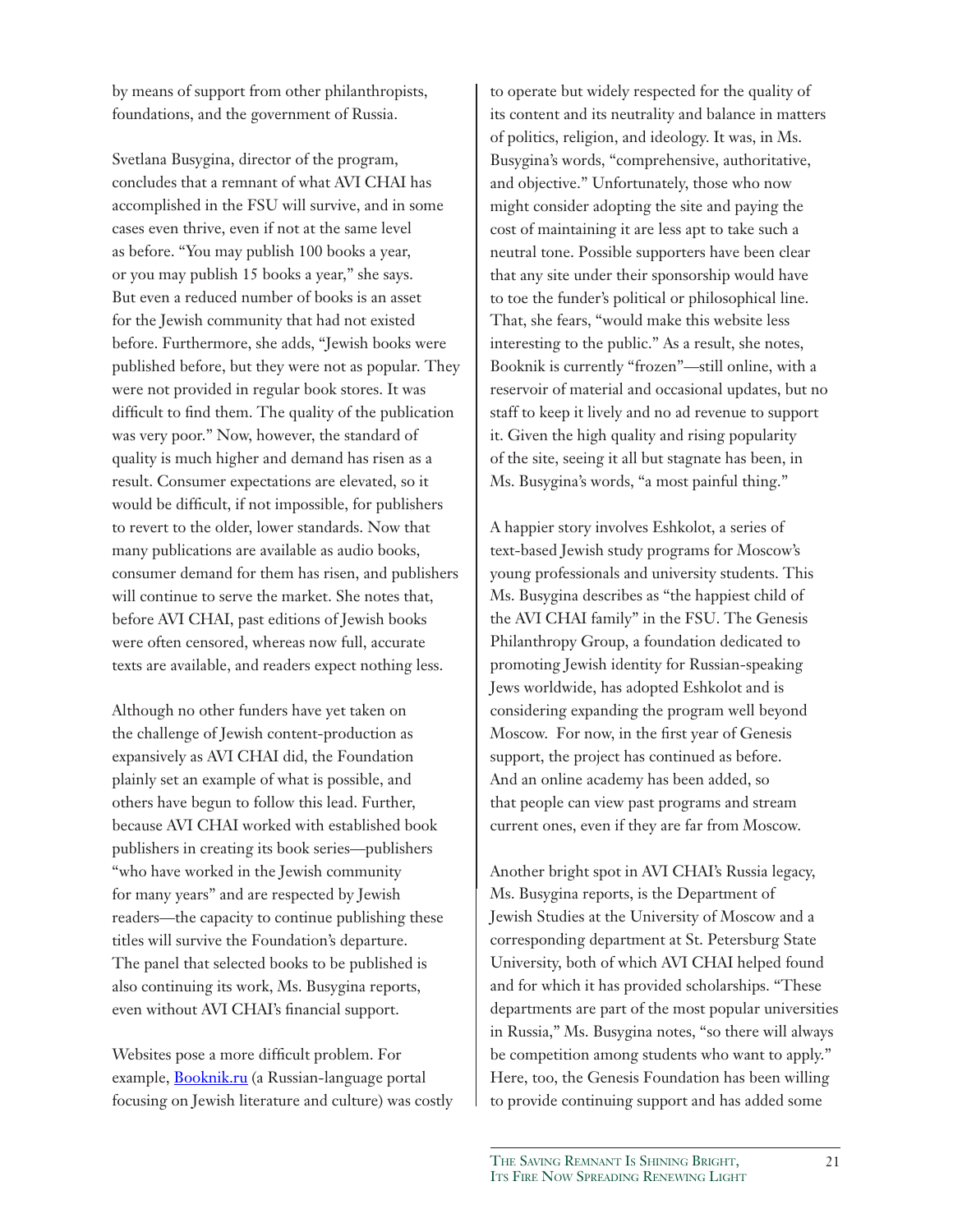enhancements to the program. The fact that these departments have always had support from other funders besides AVI CHAI—including Genesis, the JDC, and the Rothschild Foundation—has helped them carry on well beyond AVI CHAI's departure.

### **CONCLUSION: REFLECTIONS ON THOUGHT LEADERSHIP**

As AVI CHAI draws closer to its sunset, the time is approaching for an assessment of the effect the Foundation has had on the field of Jewish philanthropy—beyond its support for any given grantee or its cooperation with various funding partners. What influence, if any, has the Foundation exerted on the fields to which it has committed its resources, and on the donors and foundations upon which those fields will depend once AVI CHAI is no more? Interviews conducted for this report suggest that the Foundation's intellectual and moral leadership will continue to resonate in at least two aspects of its philanthropy, and several observers saw opportunities for ongoing influence in a third area as well.

**1. Capacity-Building for Grantee Organizations.**

In Israel and North America, AVI CHAI has been a leader among Jewish foundations in providing capacity-building resources and consulting advice for its grantees, enabling its recipients to achieve greater impact than would have been possible in the absence of that support. Recently, the Foundation has begun to employ a different form of capacity-building: lending AVI CHAI staff to grantees for a period of time, usually in the early weeks of a new grantee's existence. The idea could be expanded, if AVI CHAI were to consider lending some of its staff time to new, unstaffed Jewish foundations, to help them achieve a betterinformed standard for professional operation.

Karen Weiss, a staff member of AVI CHAI Israel, believes that the Foundation's practice of dedicating full-time program staff to grantee capacity-building, and providing "continuing guidance before, during, and after grantmaking" has set a standard

for philanthropy. The Foundation's dedication to capacity-building, she says, focuses on "the resilience of organizations" and includes such basic organizational essentials as "strategy, vision, mission, work plan, budgets, and infrastructure," along with a more precise concentration on specific needs and gaps, such as fundraising.

**2. Modeling the Use of Research and Evaluation.** One of the primary reasons AVI CHAI has been able to make such progress in developing the field of Jewish content across many kinds of institutions and initiatives is its reliance on developing meticulous research and then being relentlessly guided by those research findings. Examples are Marvin Schick's pioneering study of Jewish day schools, Amy Sales's "Limud by the Lake" on Jewish camping, and the series of continuing reports on the census of Jewish day schools every five years.

AVI CHAI's use of research in strategic and tactical decision-making has also set a model for the field. "Being a research-driven foundation is one of the central hallmarks of AVI CHAI and its practice," Trustee Lief Rosenblatt told me. "There is almost nothing that AVI CHAI does where it doesn't self-evaluate, self-critique, try to gather in data…whether the data are metrics or mathematical data or sometimes if they are just an accumulation of serious qualitative data.… That's the whole [Zalman] Bernstein [z''l] approach to investing money, and investing in companies: to have an extensively research-driven program for figuring out how to invest money. And this has carried over into philanthropy."

A closely-related point, he continued, is that a respect for research entails a willingness to question one's own suppositions and assumptions and, once a path has been chosen, setting measurable expectations. This means "measuring successes and not being pulled just by your heartstrings.…Do some research to test your hypothesis. And then, when you have a program, hold people accountable in advance to certain standards and certain levels of evaluation that are going to proceed, so that